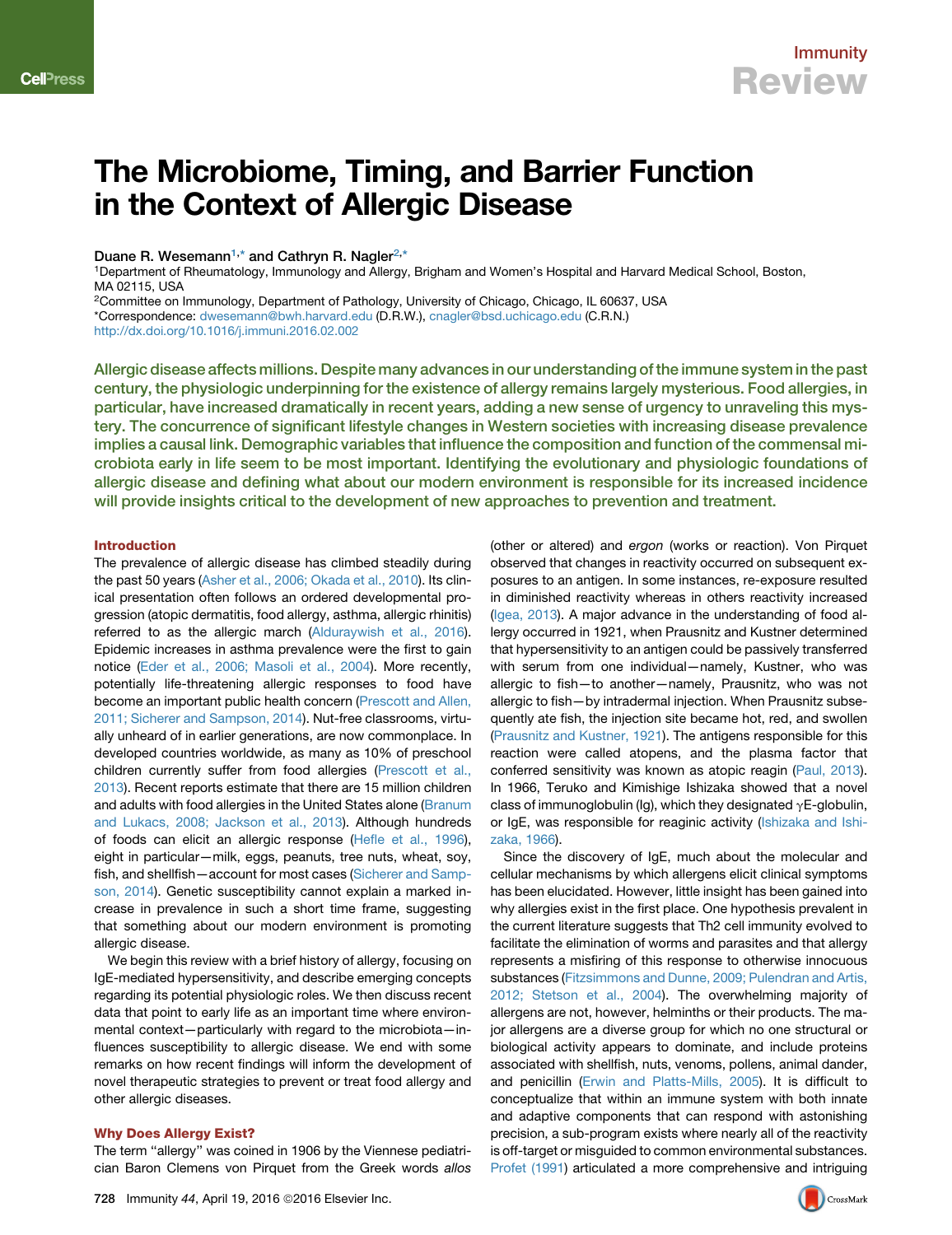hypothesis that she termed the toxin hypothesis of allergy; a similar perspective was offered by [Palm et al. \(2012\)](#page-9-6). This hypothesis states that allergic responses are targeted to expel and/or reduce the potential damage incurred by noxious substances, such as toxins and venoms, in addition to parasites and worms. In this view, many, if not all, allergens have noxious potential, either directly or by proxy [\(Palm et al., 2012\)](#page-9-6). This theory predicts that the manifestation of allergy in some individuals involves excessive, and potentially tissue damaging, immune reactivity against the host. Allergic hypersensitivity might represent the immunologic cost of protection from noxious damage similar to the way that the pathology associated with severe pneumonia or sepsis is a consequence of immunologic responses against infection with microbial pathogens—both are intended to protect their hosts, but can be deadly if excessive. In each case, symptoms occur when subclinical mechanisms of pathogen or noxious substance avoidance or clearance mechanisms fail. Studies demonstrating that phospholipase A2 in bee venom assists in orchestrating Th2 cell immunity [\(Palm](#page-9-7) [et al., 2013](#page-9-7)) and that anti-venom IgE provides a survival advantage against subsequent venom exposures [\(Marichal et al.,](#page-8-0) [2013\)](#page-8-0) have provided recent support for the toxin hypothesis of allergy.

Although the evolutionary selection pressures at the root of allergic hypersensitivity remain to be fully explained, a deeper understanding of the physiologic role of allergy might provide insight into underlying variations in disease susceptibility on both the genetic and environmental levels. A *barrier regulation hypothesis* of allergy suggests that diverse barrier mechanisms including allergen exclusion and deactivation might underlie this variance. In the context of food allergy, non-food-allergic individuals might have relatively more effectual barrier immunity thus leaving the allergic response untriggered. Allergen penetration of barriers might induce perturbations that lead to epithelial stress, which can set the stage for a Th2 cell response ([Pulen](#page-9-8)[dran and Artis, 2012; Strid et al., 2011\)](#page-9-8). The fact that Th2 cell immunity, in turn, sets tissue repair pathways in motion provides further evidence for its tight coupling to barrier integrity ([Pulen](#page-9-8)[dran and Artis, 2012\)](#page-9-8). Although it is not clear what barrier mechanisms might be defective in allergic individuals, our modern environment harbors clues. In this context, the rising prevalence of food allergies in westernized societies parallels that of other allergic and inflammatory disorders such as asthma, inflammatory bowel disease, and diabetes [\(Thorburn et al., 2014](#page-9-9)). These diseases, and others, are increasingly associated with demographic variables uncommon in earlier generations that have become widespread in the  $21<sup>st</sup>$  century including Caesarean birth, formula feeding, repeated exposure to antibiotics, and consumption of a diet of processed foods high in fat and sugar and low in dietary fiber ([Cho and Blaser, 2012; Feehley et al.,](#page-7-6) [2012\)](#page-7-6). What these lifestyle practices have in common is their ability to alter the composition of the bacterial populations that live in and on our bodies.

### Acquisition of a Commensal Microbiota

Changes that occur during infancy and early childhood seem to be particularly important. The last ten years has witnessed an explosion of information about microbial symbionts, which outnumber the cells of their eukaryotic hosts by at least 10-fold [\(Savage, 1977](#page-9-10)). Commensal bacteria are among the best characterized, but other microbial populations including viruses, bacteriophage, and fungi abound. It is clear that the influence of these microbial inhabitants on their hosts' physiology is profound. Nowhere is this more apparent than in the regulation of immunity at the mucosal barriers that form the body's interface with the external environment [\(Cho and Blaser, 2012](#page-7-6)). Characteristic commensal bacteria occupy different anatomic sites [\(Cho and Blaser, 2012; Human Microbiome Project Consortium,](#page-7-6) [2012\)](#page-7-6). Maintenance of homeostasis is a particular challenge in the intestines, the lumen of which contains, in addition to the many potential antigens present in food, trillions of bacteria that increase in density from its proximal to distal end ([Donald](#page-7-7)[son et al., 2016](#page-7-7)). Initial colonization occurs at birth and, during natural delivery, bacteria derived from the vagina and feces provide the founder population for the neonate ([Koenig et al., 2011;](#page-8-1) [Pantoja-Feliciano et al., 2013](#page-8-1)). Breast milk further shapes the diversification of the microbiota by providing a rich source of secretory IgA, as well as prebiotic glycans that promote the expansion of species adapted to utilize this food source ([Barile](#page-6-3) [and Rastall, 2013; Coppa et al., 2004; Rogier et al., 2014\)](#page-6-3). Caesarean birth and formula feeding disturb this co-evolved host-microbe developmental strategy. In infants born by Caesarean section, bacterial populations derived from the skin of the mother or caregiver predominate [\(Dominguez-Bello](#page-7-8) [et al., 2010; Mueller et al., 2015](#page-7-8)). Formula feeding might exacerbate this effect; because our knowledge of all of the factors that influence the emergence of the neonatal microbiota is incomplete, pre- or probiotic-supplemented infant formulas might not fully replicate the effect of breast milk on neonatal microbial succession and stability ([Guaraldi and Salvatori, 2012\)](#page-7-9). The composition of intestinal bacterial communities is plastic during infancy and early childhood and continues to change rapidly in response to environmental interventions, including invasion by pathogenic microorganisms, antibiotic treatment, and diet [\(Dominguez-](#page-7-10)[Bello et al., 2011](#page-7-10)), which might, in turn, affect immune homeostasis. Not surprisingly, antibiotic use profoundly impacts these developing microbial communities; emerging epidemiological data links pre-natal and early post-natal antibiotic use to the sub-sequent development of atopic dermatitis [\(Lee et al., 2014](#page-8-2)) and cow's milk allergy (Metsälä [et al., 2013](#page-8-3)).

### The Window of Opportunity in Early Life

Perturbations in the composition of the commensal microbiota during a neonatal window of opportunity around the time of weaning have been associated with the development of atopy in various murine models [\(Bashir et al., 2004; Hill et al., 2012; Ols](#page-6-4)[zak et al., 2012; Russell et al., 2012; Stefka et al., 2014](#page-6-4)). Recent analysis of a large prospective birth cohort supports the concept that gut dysbiosis during the first 100 days of life can influence the subsequent development of allergic disease ([Arrieta et al.,](#page-6-5) [2015\)](#page-6-5). Bacteria in the genera *Lachnospira*, *Veillonella*, *Faecalibacterium*, and *Rothia,* normally abundant, were selectively depleted in samples obtained at 3 months of age in infants who exhibited wheezing and positive allergen skin prick testing at 12 months when compared to controls that didn't exhibit this clinical phenotype. This dysbiosis was no longer detectable in fecal samples obtained at the 12-month time point [\(Arrieta](#page-6-5) [et al., 2015; Dominguez-Bello and Blaser, 2015\)](#page-6-5). Studies that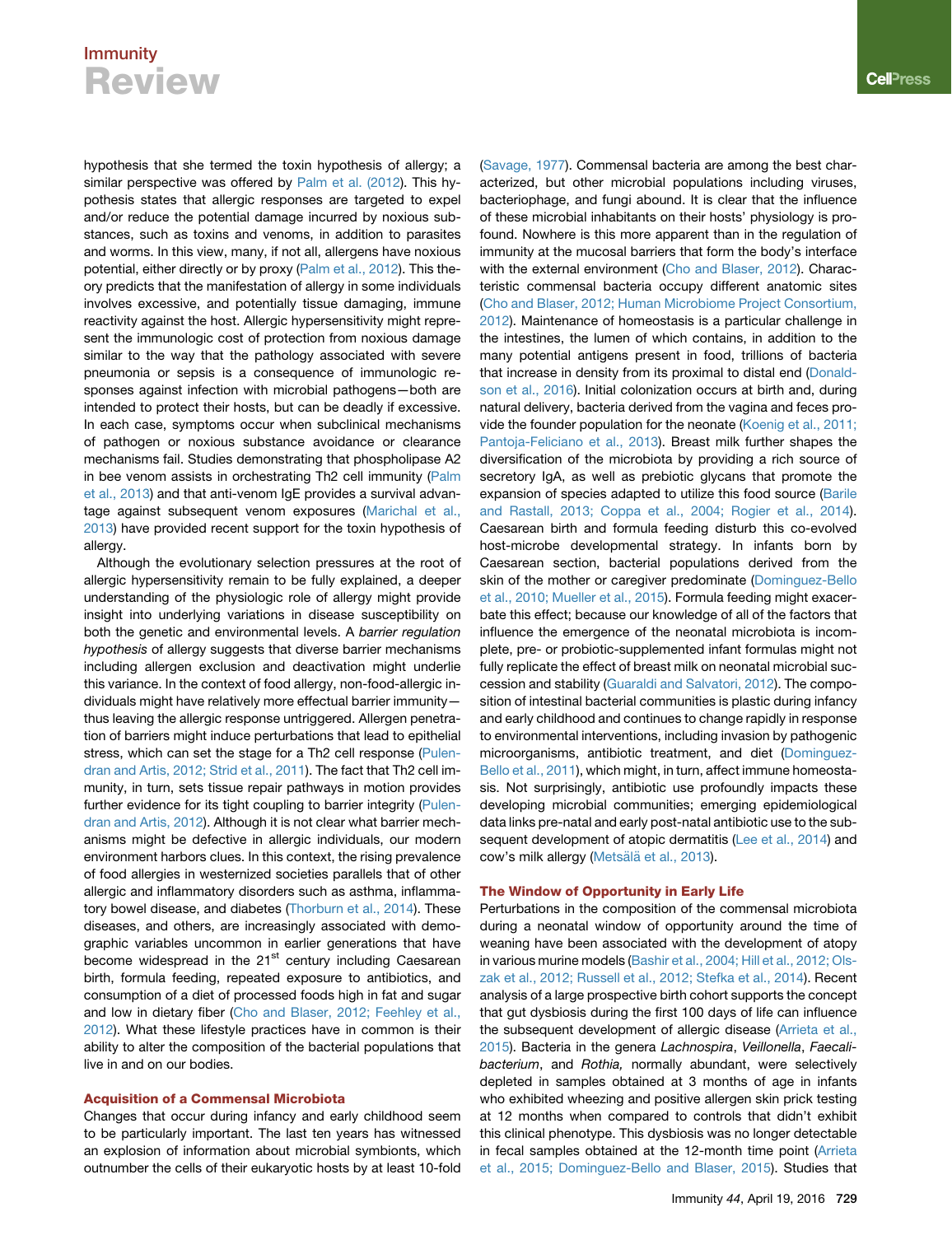### Box 1. What Is Sensitization?

Treating and curing food allergy will probably require experts in multiple fields of clinical and basic sciences. A clear language can enhance communication and facilitate scientific advances. Over the past decades, words such as sensitization, desensitization, and tolerance have become confusing in the setting of dialogue between clinicians and scientists. As an attempt to align language in a mechanistic context and to foster clarity between fields, we propose that the following clarifications to the nomenclature be considered.

Clinical sensitization. A state where allergic symptoms are expected to appear upon exposure to the allergen based on history or testing. This is established by a clinical history of unambiguous association and/or by oral food challenge in allergist's office. This term is similar to what some refer to as being clinically reactive.

Clinical desensitization. The loss of clinical reactivity to an allergen for which one was previously clinically sensitized. In food allergy, this often occurs in the setting of an experimental desensitization program with escalating doses of the particular food. Clinical desensitization often occurs without molecular desensitization, but the desensitized state, if achieved, might require continued allergen exposure.

Molecular sensitization. The presence of IgE specific for a food allergen. Molecular sensitization is not sufficient for clinical sensitization.

Molecular desensitization. The loss of measureable allergenspecific IgE.

Sustained unresponsiveness. Acquisition of persistent nonreactivity after clinical desensitization.

Tolerance. Systemic non-responsiveness to dietary antigen mediated by an immunological process that actively maintains mucosal homeostasis. Maintenance dosing is not required.

predate the advent of high throughput sequencing methodologies have associated commensal dysbiosis with the pathogenesis of allergic disease (Björkstén et al., 1999, 2001; Kalliomäki [et al., 2001](#page-6-6)). More recent work has confirmed and extended these earlier findings ([Nakayama et al., 2011; Thompson-Cha](#page-8-4)[goyan et al., 2010, 2011; Abrahamsson et al., 2012; Azad](#page-8-4) [et al., 2015; Ling et al., 2014; Nylund et al., 2015; Penders](#page-8-4) [et al., 2013\)](#page-8-4). [Berni Canani et al. \(2016\)](#page-6-7) showed that the intestinal microbiota of infants allergic to cow's milk is significantly more diverse than that of healthy age-matched controls when obtained at the time of diagnosis at 4–5 months of age. Early life changes in fecal bacterial composition and diversity present a ''chicken and egg'' conundrum. Do environmentally induced changes in the intestinal microbiota drive allergic disease by limiting microbial diversity and depleting populations of bacteria with barrier-protective function? Or is intestinal dysbiosis itself the consequence of allergic inflammation, as some murine model work seems to suggest [\(Noval Rivas et al., 2013\)](#page-8-5)? These two scenarios are not mutually exclusive; they might operate at different points in space and time. In this context, the intestinal microbiota is likely to have multiple complex roles in initiating, regulating, and promoting allergic sensitization.

### The Skin Microbiome and Epicutaneous Sensitization

The allergic march typically manifests first in the skin, suggesting that this site might have either a particular role in initiating allergic sensitization or the lowest threshold to manifest symptoms. The skin has a site-specific microbiome that varies from region to region; different niche-specific communities populate moist or dry areas [\(Belkaid and Segre, 2014](#page-6-8)). In patients with atopic dermatitis, marked reductions in skin microbial diversity occur during disease flares; effective treatment restores diversity to the skin bacterial community [\(Kong et al., 2012\)](#page-8-6). Flares are characterized by an increased abundance of pathogenic *S. aureus* (which accounts for the overall drop in microbial diversity). In mice, the release of δ-toxin by *S. aureus* induces mast cell degranulation and exacerbates allergic sensitization to a model antigen applied to tape-stripped skin [\(Nakamura et al., 2013\)](#page-8-7). Mutations in filaggrin—a gene product required for skin epithelial barrier function—are strongly associated with atopic dermatitis in genomewide association studies ([Baurecht et al., 2007; Brown et al.,](#page-6-9) [2008; Filipiak-Pittroff et al., 2011; McAleer and Irvine, 2013;](#page-6-9) [Palmer et al., 2006, 2007; Weidinger et al., 2006](#page-6-9)). Accordingly, atopic-like skin lesions develop, and allergen priming is facilitated, in mice homozygous for a spontaneous deactivating mutation in the gene encoding filaggrin (designated *Flg*ft/ft for flaky tail mutant) ([Fallon et al., 2009\)](#page-7-11). In addition, although spontaneous dermatitis appears to develop to the same degree in germ-free (GF) and specific-pathogen-free (SPF) *Flg*ft/ft mice, commensal bacteria are important for IL17A expression as well as eosinophil and neutrophil recruitment to sites of inflammation in these animals ([Hoff et al., 2015](#page-7-12)). In the setting of impaired epithelial barrier function, environmentally induced perturbations in skin microbial communities (particularly those that increase *S. aureus* abundance) can influence allergic sensitization. Clinical sensitization to peanut might be primed via the skin through the use of peanut-containing oils ([Lack et al., 2003\)](#page-8-8) or environmental exposure to peanut allergens in house dust [\(Brough](#page-6-10) [et al., 2013, 2015](#page-6-10)). In this regard, future work promises to determine the degree to which molecular and clinical sensitization (Box 1) occurs parenterally, and is expected to identify the extent to which microbial communities influence this process.

### Mechanisms Regulating Non-responsiveness to Dietary **Antigen**

Oral tolerance can be defined as the induction of mucosal and systemic non-responsiveness to dietary antigen ([Iweala and Na](#page-7-13)[gler, 2006; Pabst and Mowat, 2012](#page-7-13)). In experimental models of oral tolerance, the ability of intragastric administration of soluble protein antigens to induce systemic non-responsiveness is revealed by subsequent peripheral immunization with the same antigen in adjuvant. As such, these experimental models are imperfect surrogates for the physiologic process that induces tolerance to food that they are intended to represent. The accepted paradigm has been that oral tolerance is mediated primarily by the induction of antigen-specific  $F\alpha p3$ <sup>+</sup> regulatory  $T$ (Treg) cells [\(Pabst and Mowat, 2012](#page-9-11)). Specialized populations of dendritic cells (DCs) are thought to carry antigens that are able to cross the epithelial barrier to the mesenteric lymph nodes (MLNs) that drain the gut-associated lymphoid tissue (GALT). In the MLN, antigen presentation to naive T cells in the presence of TGF- $\beta$  and retinoic acid induces upregulation of Foxp3 and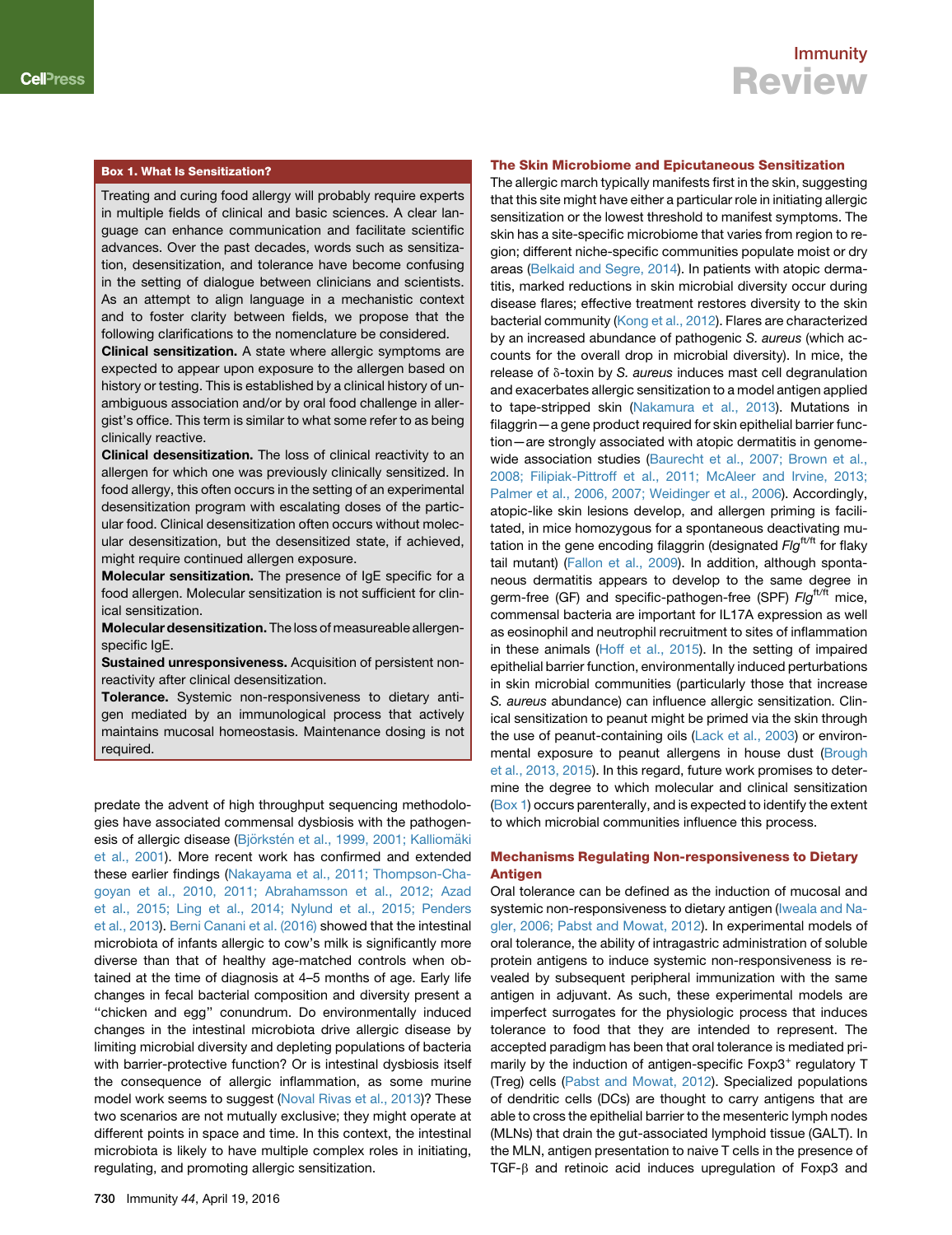expression of the gut homing receptors  $\alpha$ 4 $\beta$ 7 and CCR9, allowing these newly differentiated Treg cells to home back to the intestinal lamina propria (LP) to protect against subsequent allergen challenge [\(Hadis et al., 2011](#page-7-14)).

Restoration of tolerance has been the guiding principle behind oral [\(Wood and Sampson, 2014\)](#page-10-0) and epicutaneous ([Mondoulet](#page-8-9) [et al., 2015\)](#page-8-9) approaches to immunotherapy, in which small increasing doses of allergen are administered via ingestion or skin patch to patients with food allergies. The clinical efficacy of either approach is variable, for unknown reasons. Moreover, there is little evidence for the ability of either mode of immunotherapy to induce long-lasting tolerance (as opposed to transient desensitization) in the absence of ongoing allergen administration [\(Wood and Sampson, 2014\)](#page-10-0). The timing of antigen administration is clearly important; introduction of allergenic foods early in life seems to be optimal. An increasing prevalence of peanut allergy was already apparent by the year 2000, prompting the American Academy of Pediatrics to caution parents to withhold peanuts from children with a family history of atopy until age 3 [\(Gruchalla and Sampson, 2015\)](#page-7-15). Nevertheless, the prevalence of peanut allergy continued to rise [\(Branum and Lukacs, 2008;](#page-6-2) [Jackson et al., 2013](#page-6-2)). A recent large-scale randomized trial (LEAP study) showed that early introduction of peanuts to high-risk infants who were not yet clinically reactive greatly *reduced* the incidence of peanut allergy in this population as determined by oral food challenge at 5 years of age ([Du Toit](#page-7-16) [et al., 2015\)](#page-7-16). Allergy prevention by early life dietary exposure might be mechanistically distinct from oral or epicutaneous desensitization protocols administered to patients who are already clinically sensitized. Although recent peanut avoidance practices in certain countries might have contributed to increased clinical sensitization to peanut, it is important to note that the delayed introduction of potentially allergenic foods cannot explain the full magnitude of a generational increase in food allergies overall.

Recent work has proposed that, in addition to the induction of antigen-specific Treg cells, the maintenance of tolerance to dietary antigen requires an epithelial barrier-protective response mediated by a class of mucosa-associated commensal anaerobes ([Cao et al., 2014; Stefka et al., 2014\)](#page-7-17). [Atarashi et al.](#page-6-11) [\(2011\)](#page-6-11) originally reported that anaerobic Firmicutes, in particular the Clostridia class, are critical for the induction of  $F\alpha p3^+$  Treg cells in the intestinal LP. Both immunological and physical adaptations are required to fortify the single-cell layered intestinal epithelium from continuous bombardment by the wide variety of dietary and microbial antigens continuously present in its lumen [\(Cao et al., 2014; Iweala and Nagler, 2006; Nagler-Ander](#page-7-17)[son, 2001\)](#page-7-17). Mouse studies suggest that many of these specialized physical adaptations are regulated by IL-22; its production by ROR<sub>Y</sub>t<sup>+</sup> innate lymphoid cells (ILC3s) controls enterocyte proliferation, the production of mucus, and the secretion of antimicrobial peptides (AMPs), such as RegIII $\beta$  and RegIII $\gamma$  ([Sabat](#page-9-12) [et al., 2014](#page-9-12)). Microarray analysis of epithelial cells isolated from differentially colonized gnotobiotic mice demonstrated that Clostridia colonization selectively induces the expression of the anti-microbial peptide *Reg3b*, implicating activation of the IL-22/IL-23 axis [\(Stefka et al., 2014](#page-9-13)). Treatment of mice with neutralizing antibodies to IL-22 reduced the expression of *Reg3b/g* and increased Clostridia abundance ([Stefka et al., 2014](#page-9-13)).

How does innate immune signaling by Clostridia regulate allergic sensitization to food? When dysbiosis was induced by antibiotic treatment of neonatal mice, high concentrations of the peanut allergens Ara h 2 and Ara h 6 were detected in serum upon oral food challenge at 1 week after weaning ([Stefka et al.,](#page-9-13) [2014\)](#page-9-13). Clostridia-induced IL-22 was necessary and sufficient to significantly reduce serum peanut allergen levels. Detection of Ara h 2 and Ara h 6 by capture ELISA indicated that these proteins reached the systemic circulation with their secondary structure (B cell epitopes) intact. Resistance to degradation might, in fact, be a distinguishing feature of food allergens ([Valenta et al., 2015\)](#page-9-14). The relative roles of antigen-specific and bacteria-induced Foxp3<sup>+</sup> Treg cells in the intestinal LP have not yet been examined. The repertoire of T cell receptors detectable on Treg cells in the gut is distinct from that found in peripheral sites; at least some bacteria-induced Treg cells are likely to recognize bacterial antigens [\(Lathrop et al., 2011\)](#page-8-10). Other mucosa-associated bacterial populations might also stimulate innate immune signaling pathways in the host through direct cell-to-cell contact or by their secretion of metabolites. Several reports have shown that bacteria-produced short chain fatty acids (SCFAs) regulate both the proportions and functional capabilities of intestinal Treg cells ([Arpaia et al.,](#page-6-12) [2013; Furusawa et al., 2013; Smith et al., 2013](#page-6-12)). In this context, both antigen-specific and bacteria-induced Treg cells cooperate with ILC-produced IL-22 to maintain barrier homeostasis.

### Education of B Cells in the Intestinal Mucosa

IgE specific for food allergens is required (though not sufficient, see Box 1) for the development of an anaphylactic response to food. But the mechanisms for development of Ig against dietary substances, and the morphing of food protein-reactive Ig into IgE, are poorly understood. The pre-immune Ig repertoire is generated in developing bone marrow (BM) B cells through RAG-dependent DNA assembly of V, (D), and J gene segments resulting in production of IgM, which serves as the B cell receptor (BCR). Immature B cells undergo receptor editing, where continued RAG expression and V(D)J recombination leads to changes in BCR specificity, which are thought to facilitate the development of B cell tolerance ([Nemazee, 2000; Yurasov and](#page-8-11) [Nussenzweig, 2007](#page-8-11)). Because essentially all studies examining BCR editing have utilized BCR transgenic or knock-in mice which artificially and severely limit the Ig repertoire—its role in regulating the natural repertoire is not clear. Several other poorly defined selection events also play a significant role in shaping the primary Ig repertoire during maturation through the transitionalto-mature B cell stages ([Levine et al., 2000](#page-8-12)). Identifying the extent to which luminal antigens (both microbial and food) regulate these primary Ig repertoire-modifying B cell selection events might help shed light on mechanisms of molecular sensitization.

After the primary Ig repertoire is established, activated mature B cells can undergo secondary Ig diversification events, namely IgH class switch recombination (CSR) and Ig variable region exon somatic hypermutation (SHM). The IgH constant region exons ( $C_H$ s) are arranged in tandem, beginning with  $C_H$  (that encodes the IgM constant region) at the  $5'$  end. CSR replaces initially expressed IgM with other isotypes such as IgG, IgE, or IgA by targeted repositioning of the alternative IgH locus constant region exons (e.g.,  $C_{\gamma}$ ,  $C_{\epsilon}$ ,  $C_{\alpha}$ ), which results in deletion of intervening  $C_{H}$ s. SHM can lead to affinity maturation through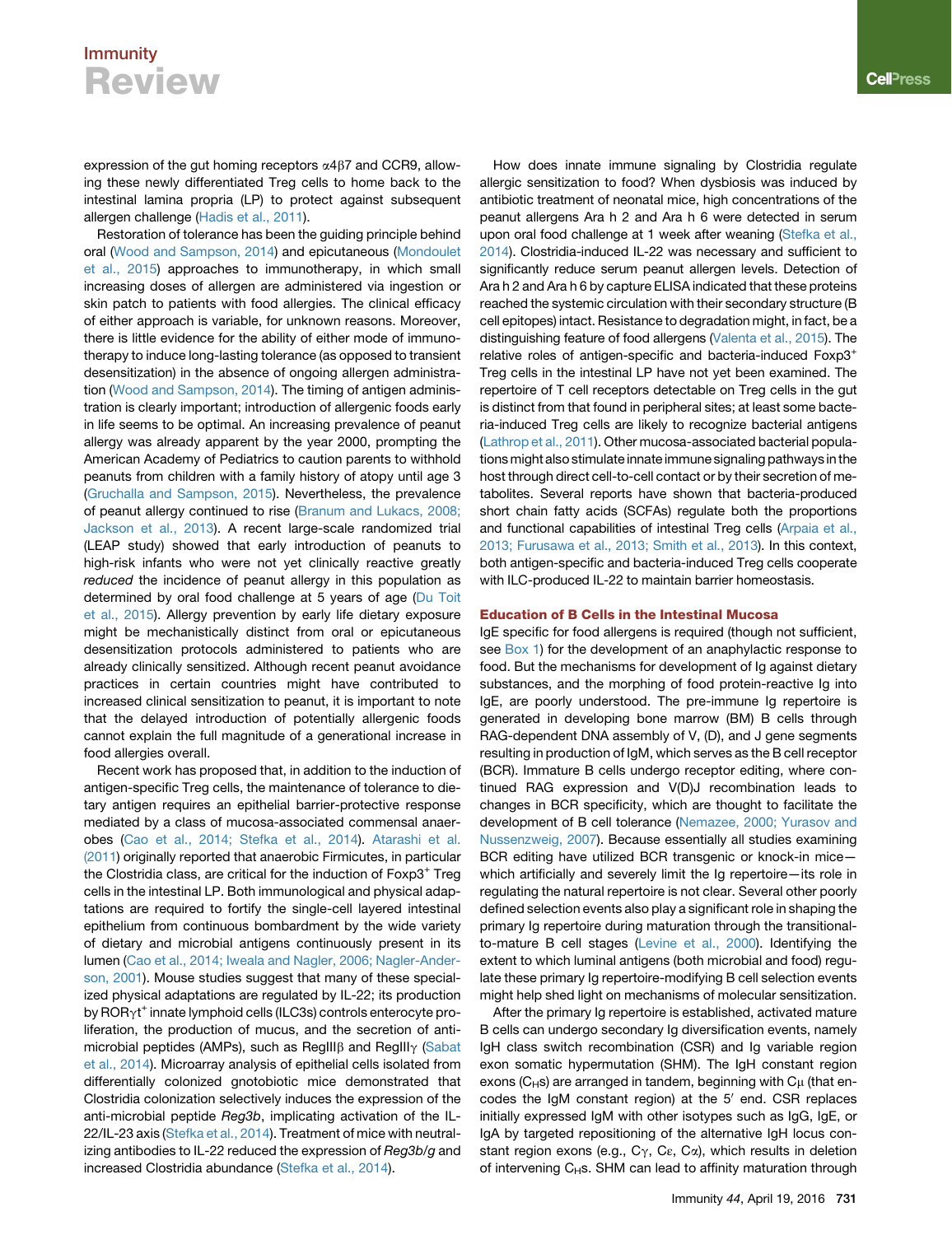iterative rounds of mutation and selection in germinal centers ([Tong and Wesemann, 2015](#page-9-15)). Allergen-reactive B cells that undergo IgH CSR to IgE have the potential to elicit symptomatic allergy. However, if these B cells remain unswitched, or undergo IgH CSR to IgG or IgA instead of IgE, molecular sensitization does not occur. IgG<sup>+</sup> B cells might therefore house a reservoir of memory B cell specificities that can sequentially switch to IgE ([He et al., 2015\)](#page-7-18). Unlike IgG, CSR to IgA in mice (or IgA2 in humans) precludes that particular clone from future switching to IgE, or any other IgH isotype, because the exons encoding IgA (mice) and IgA2 (humans) occupy the 3' most part of the IgH locus.

In terms of food allergy, the degree to which SHM is required for the development of allergen-reactive B cells undergoing CSR to IgE is not known. Although allergen sensitization might occur by cutaneous exposure as mentioned above, most food allergen contact probably occurs in the gut mucosa where commensal microbes are required to generate an environment that favors B cell CSR to IgA. Accordingly, GF mice have minimal IgA production, and this appears to license abnormally high levels of mucosal B cell CSR to IgE ([Cahenzli et al., 2013](#page-7-19)). In this regard, an environment permissive for IgE might potentially result from insufficient stimuli from gut microbes. A non-mutually exclusive alternative is that defective barrier function might allow increased allergen access to peripheral lymphoid tissue where cognate B cell CSR to IgE might take place.

In addition to the lack of clarity regarding where IgE CSR occurs, how food allergen-reactive specificities appear within the Ig repertoire in the first place is not understood. As mentioned above, recent work supports the idea that the intestinal microbiota influences lymphocytes and their receptor repertoires ([Chai et al., 2014; Lathrop et al., 2011; Wesemann et al., 2013](#page-7-20)). The first hint that contents of the gut lumen influence the primary Ig repertoire came from studies in chickens, where B cell development and diversification takes place in the bursa of Fabricius, an outpouching of epithelium within the avian hindgut [\(Weill and](#page-10-1) [Reynaud, 1987](#page-10-1)). More recent work in chicks [\(Davani et al., 2014](#page-7-21)), newborn rabbits [\(Rhee et al., 2005](#page-9-16)), and lambs ([Mutwiri et al.,](#page-8-13) [1999](#page-8-13)) shows that the B cell repertoire in the GALT is positively selected toward gut luminal content early in life. The mouse small intestinal LP harbors early developing B cells that peak around weaning age, when V(D)J recombination and receptor editing processes modulate primary LP Ig repertoires [\(Wesemann](#page-10-2) [et al., 2013](#page-10-2)). Consistent with LP-specific receptor editing, RAG-expressing LP B-lineage cells have similar  $V_H$  repertoires, but significantly different  $V_K$  repertoires, when compared to those of Rag2-expressing BM counterparts. Colonization of GF mice results in an increased ratio of  $lg\lambda$ - versus  $lg\kappa$ -expressing B cells specifically in the LP, indicating that microbial antigens and/or their products might drive early mucosal B cell selection ([Wesemann et al., 2013](#page-10-2)). The degree to which positive versus negative selection takes place at the receptor editing stage in the setting of a polyclonal repertoire remains to be determined. In addition, the role of dietary versus microbial antigens in influencing selection events awaits future elucidation. In humans, B cell processes in neonatal intestine have not yet been examined, but precursor B cells have been observed in fetal intestine [\(Golby](#page-7-22) [et al., 2002\)](#page-7-22), and transitional B cells have also been seen in human adult gut tissue (Vossenkä[mper et al., 2013\)](#page-9-17).

### Immunity Review

### IgA at the Mucosal Barrier

Although IgE and the IgG isotype subclasses largely function within host circulation and tissues, both IgA and IgM can bind to immunoglobulin J (joining) chain, which enables transport across the epithelium and release into the lumen [\(Macpherson](#page-8-14) [et al., 2008\)](#page-8-14). IgA is dominant when sheer amount is taken into consideration. More IgA is produced than all other IgH isotypes combined [\(Conley and Delacroix, 1987](#page-7-23)), and most of this IgA is secreted from mucosal tissues. Until relatively recently, IgA was thought to function primarily by binding to luminal content and limiting antigen access to host tissues (referred to as immune exclusion [[Pabst, 2012\]](#page-8-15)). IgA can also play a role in shaping the composition of the commensal microbiota and governing the establishment of its mutualistic relationship with its host [\(Mac](#page-8-16)[pherson et al., 2015; Peterson et al., 2007\)](#page-8-16). The aberrant expansion of pathobionts in mice deficient in activation-induced cytidine deaminase (which cannot undergo CSR) provided the first clue that IgA and SHM might be required to maintain commensal homeostasis [\(Fagarasan et al., 2002; Suzuki et al., 2004; Wei](#page-7-24) [et al., 2011](#page-7-24)). Interestingly, Foxp3<sup>+</sup> Treg cells contribute to IgA selection, forming a coordinated axis to regulate and potentially diversify the composition of the microbiota in the gut ([Cong](#page-7-25) [et al., 2009; Kawamoto et al., 2014; Tsuji et al., 2009\)](#page-7-25).

The physiologic advantage of early life B cell selection in the proximity of gut content, as discussed in the animal examples above, is not yet clear. It is possible that gut microbe-selected primary (IgM) repertoires might remain localized in the GALT and serve as a foundation for both CD4 T-cell-independent and CD4 T-cell-dependent IgA production. Commensal microbes can elicit CD4 T-cell-independent IgA production with anti-bacterial specificity ([Macpherson et al., 2000; Shroff et al.,](#page-8-17) [1995\)](#page-8-17) with contributions from both conventional (B2) and innate (B1b) B cell lineages [\(Bunker et al., 2015](#page-6-13)). CD4 T-cell-independent production of innate-like, polyreactive IgA might facilitate non-invasive commensal bacterial uptake into Peyer's patches in the small intestine, enabling the production of CD4 T-celldependent, commensal-specific IgA [\(Fransen et al., 2015](#page-7-26)). CD4 T-cell-independent IgA responses are also elicited by ILC3-derived lymphotoxin (LT)- $\alpha$ 3, linking ILC3 to both innate and adaptive barrier responses ([Kruglov et al., 2013](#page-8-18)). Gut microbe-primed primary Ig repertoires might thus provide a reservoir of luminal content-reactive B lineage cells as T-cell-independent IgA precursors, distinct from the T-cell-dependent IgA induced by toxins and invasive organisms [\(Pabst, 2012;](#page-8-15) [Palm et al., 2014](#page-8-15)).

In terms of dietary allergen reactivity, non-IgE isotypes might also have a regulatory function. This could be particularly relevant for IgA against food proteins that resist degradation in early digestion processes. IgA coating might reduce the chance that allergens gain access to the epithelium, slowing movement in the mucus layer [\(Lai et al., 2009; Olmsted et al., 2001\)](#page-8-19), thus inhibiting allergen contact and entry. Clinically, however, selective IgA deficiency is a relatively common immune deficiency and is rarely associated with symptomatic disease (Hammarström [et al., 2000\)](#page-7-27), possibly due to compensating secreted IgM [\(Mac](#page-8-20)[pherson and McCoy, 2015\)](#page-8-20). Although several studies do not find an association of IgA deficiency and atopy ([Franco et al., 2011;](#page-7-28) [Kanok et al., 1978; Plebani et al., 1987](#page-7-28)), a study of 2,423 Swedish children reported that 33% of those identified with IgA deficiency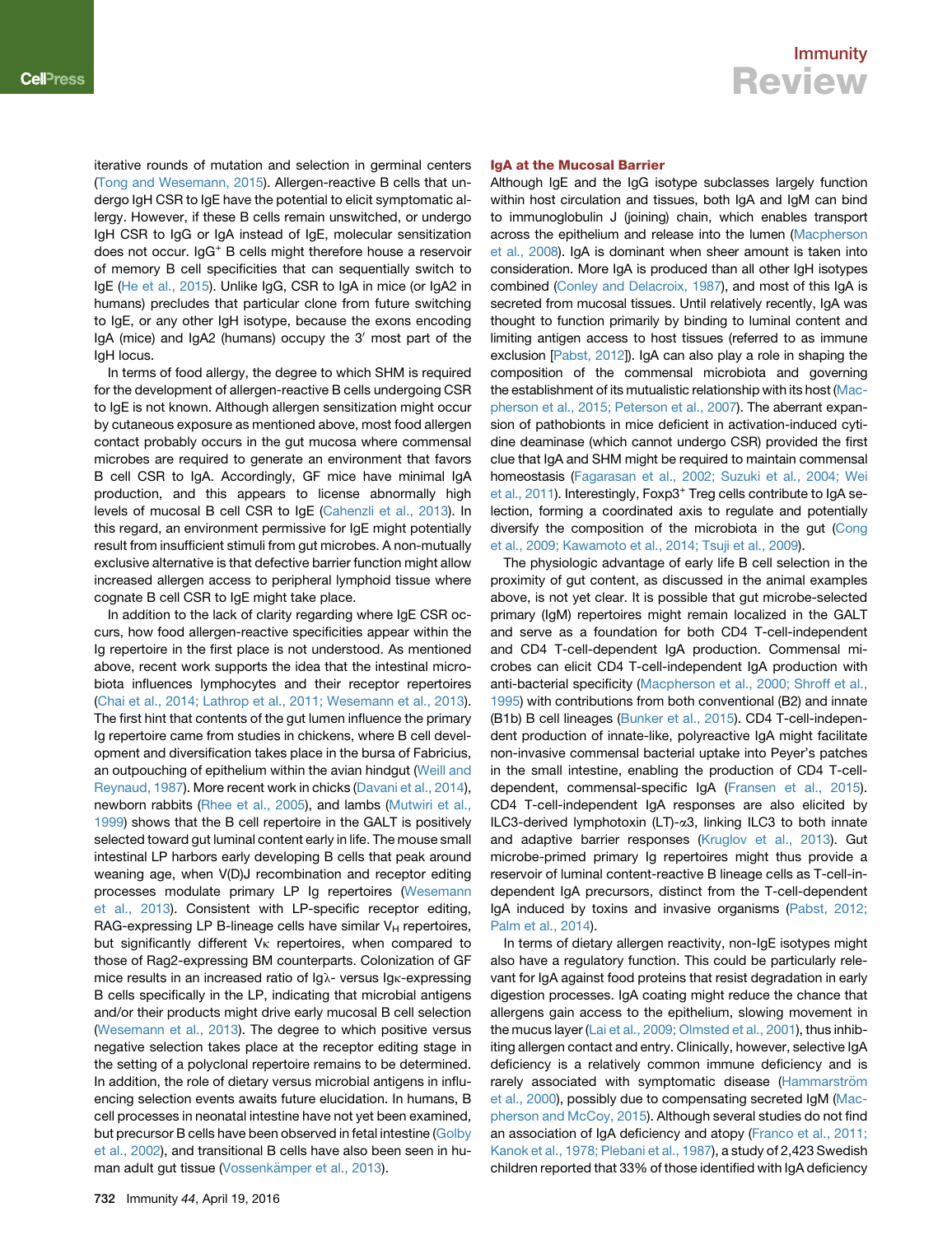<span id="page-5-0"></span>

had food allergy when compared to 12% of their IgA-sufficient counterparts at 4 years of age [\(Janzi et al., 2009\)](#page-8-21). Larger studies will be required to identify the potential role of mucosal IgA and IgM in the regulation of food allergen sensitization.

### The Barrier Regulation Hypothesis of Allergic Sensitization to Food

The immune system can be viewed broadly as an essential component of our ability to co-exist with an environment that is abundant in both innocuous exposures and infectious or noxious threats. A complicated, multiply redundant, system with both innate and adaptive components is required to maintain homeostasis at barrier surfaces to eliminate potentially harmful foreign substances while avoiding pathological responses to commensal microbes or food. Emerging evidence is consistent with a barrier regulation hypothesis of allergic sensitization ([Figure 1](#page-5-0)) that views allergy as an additional layer of protection against alien elements that somehow penetrate other layers of this system. In the healthy state, a microbiome replete with mucosa-associated taxa (like the Clostridia) that regulate the production of IL-22 stimulates the intestinal mucosa to produce a protective mucous layer and AMPs that titrate the abundance of this bacterial community. These bacteria-induced barrier protective functions reduce the ability of food allergens to cross the epithelial barrier and gain access to the systemic circu-

### Figure 1. The Barrier Regulation Hypothesis of Allergic Disease

(A) In healthy individuals, both food-allergen-specific and bacteria-induced Treg cells cooperate with ILC-derived IL-22-dependent effector functions (e.g., mucus secretion, induction of AMPs) to maintain barrier integrity and mucosal homeostasis. Allergy protective bacterial populations residing in the proximal colon might secrete metabolites or influence cellular migration from that site to regulate allergen uptake in the small intestine.

(B) In food allergic subjects, the loss of these allergy-protective bacterial populations impairs barrier integrity. Increased allergen contact and depletion of metabolites like SCFAs stress the epithelial layer. Both DCs and ILC2s are primed by epithelial derived cytokines to induce a Th2 cell response and CSR to IgE, both locally and in peripheral LN.

lation. Early life luminal content induces an IgM and IgA response that shapes the repertoire to aid in immune exclusion. Perhaps IgA targeting of mucin-degrading bacteria is also important early in life to protect the developing mucus barrier of the small intestine and limit uptake of dietary allergens. Potentially noxious (or noxious by proxy) food proteins that evade digestion might be excluded by either (or both) of these barrier mechanisms. Defects in innate or adaptive bacteria-induced barrier protective responses might exacerbate genetic predispositions (e.g., mutations in filaggrin)

that render the host susceptible to allergen contact and entry and elicit direct or indirect stress in the epithelial barrier, particularly in the skin or intestinal mucosa.

Barrier surfaces are necessarily poised in an anti-inflammatory state. Upon allergen-mediated activation, epithelial cells secrete cytokines including TSLP, IL-33, and IL-25 that educate dendritic cells and ILC2s to promote Th2 cell immunity [\(Peterson](#page-9-18) [and Artis, 2014\)](#page-9-18). In this context, Treg cells are ''reprogrammed'' to the Th2 cell lineage ([Noval Rivas et al., 2015\)](#page-8-22) and ILC2s secrete IL-5 and IL-13 ([Lee et al., 2015](#page-8-23)), promoting the induction of an allergic response—including B cell IgH CSR to IgE, which might occur in situ ([Cahenzli et al., 2013\)](#page-7-19)—in addition to organized lymphoid tissue, where most CSR to IgE probably takes place [\(Figure 1\)](#page-5-0). Allergic disease can be viewed, in this context, as a consequence of environmentally induced dysregulation of the epithelial mucosal barrier ([Cahenzli et al., 2013; Hill et al.,](#page-7-19) [2012; Prioult and Nagler-Anderson, 2005\)](#page-7-19).

The barrier regulation hypothesis suggests that the increased amounts of food-allergen-specific IgG and IgA (in addition to IgE) detectable in atopic individuals is a reflection of reduced barrier exclusion that results in increased allergen availability in the systemic circulation ([Shek et al., 2005](#page-9-19)). In the absence of commensal-dependent barrier regulation, GF mice have reduced mucosal production of IgA and concomitant increases in IgE production ([Cahenzli et al., 2013; Herbst et al., 2011; Hill](#page-7-19)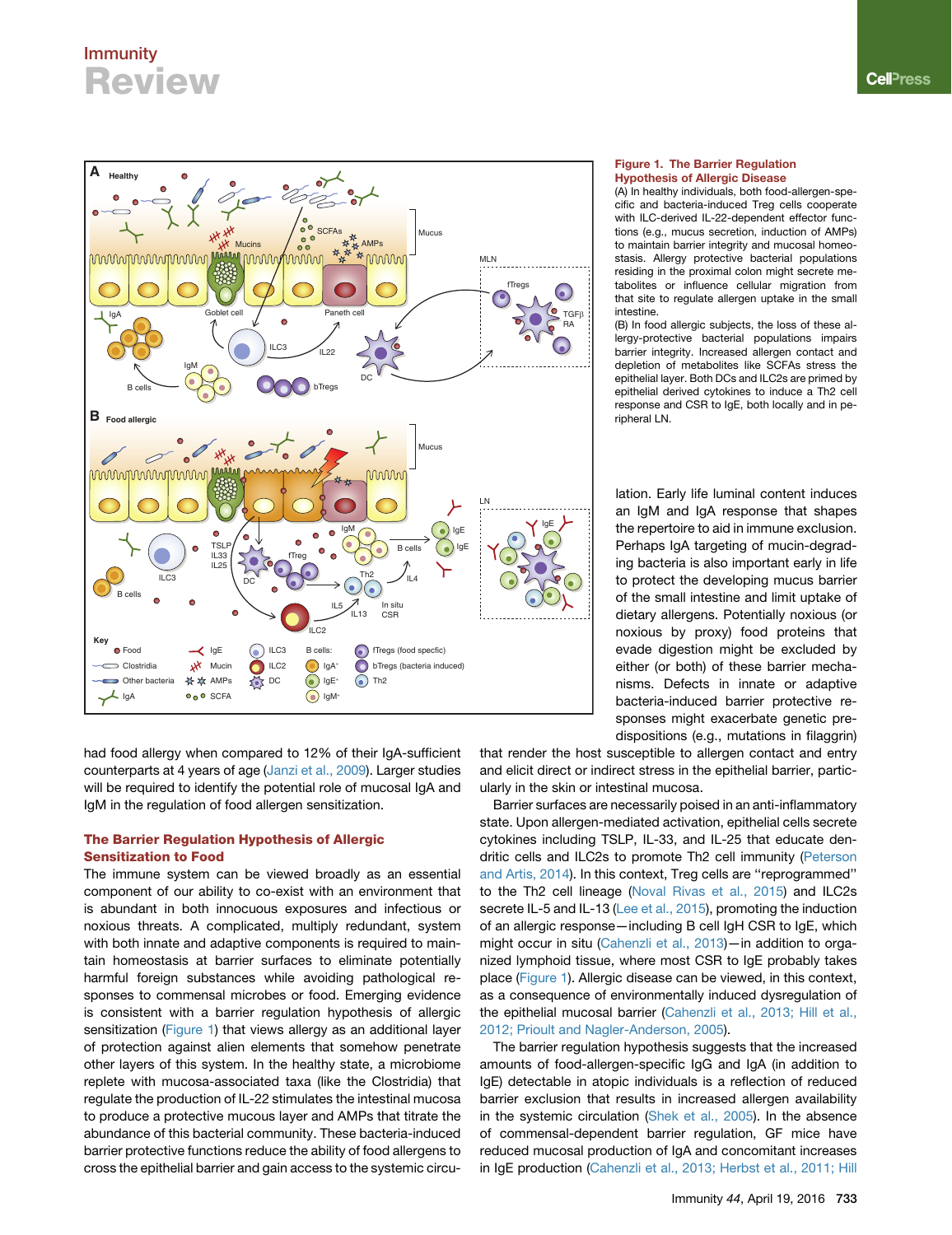[et al., 2012; McCoy et al., 2006; Stefka et al., 2014](#page-7-19)) and exhibit exaggerated responses to both aero ([Herbst et al., 2011](#page-7-29)) and food [\(Stefka et al., 2014\)](#page-9-13) allergens. Reducing the intestinal bacterial load in wild-type mice by treatment with broad-spectrum antibiotics raises the concentration of serum IgE [\(Hill et al.,](#page-7-30) [2012](#page-7-30)). Microbial exposure early, but not late, in life is required for regulating IgE levels [\(Cahenzli et al., 2013\)](#page-7-19), consistent with an early life window of time when luminal content maximally exerts its influences on the immune system.

#### Concluding Remarks and Future Perspectives

The dramatically increased incidence of allergic disease over a few decades suggests that allergic susceptibility is influenced by environmental factors—which offers hope for effective treatments. This environmental component to sensitization indicates that the allergic state is plastic and can thus be modulated. As the factors that contribute to sensitization are discovered, innovative modifications can be engineered to reduce the burden of allergic disease. Some of the outstanding questions and challenges include the identification of the factors that license molecular sensitization to become clinical sensitization, how to achieve sustained unresponsiveness rather than transient desensitization, the effect of the environment on Ig selection, as well as IgE production, maintenance, and memory, and what regulates the allergic march.

The microbiota is one target already identified that has the potential to modulate responses at multiple points along the continuum of allergic disease. Microbiome-modulating strategies might be efficacious either as a preventive therapy (to restore functionality in the context of environmentally induced dysbiosis) or as an adjunctive treatment co-administered with orally administered allergens. Ingestion of health-promoting bacterial preparations, or probiotics, has a long history of use and study in the context of treatment of both allergic and inflammatory disease ([Hill et al., 2014\)](#page-7-31). Evidence for efficacy has largely been confined to early infancy; a meta-analysis of clinical trials determined that prenatal, or early post-natal, administration of probiotics reduced total IgE levels and the risk of atopic sensitization, but not asthma or wheezing ([Elazab et al., 2013; Fiocchi et al.,](#page-7-32) [2015](#page-7-32)). Counteracting the dysbiosis-associated dysregulation and other potential barrier-related defects that have contributed to recent increases in allergic disease is an attractive prospect for the development of a new class of microbiome-modulating therapeutic approaches [\(Olle, 2013\)](#page-8-24).

### ACKNOWLEDGMENTS

The authors thank T. Feehley, J. Hwang, J. Boyce, and A. Granato for critical review of this manuscript. The C.R.N. laboratory is supported by the NIH (AI 106302), the Sunshine Foundation, UChicago Center for Translational Medicine, UChicago Digestive Diseases Research Core Center (DK42086), and F.A.R.E. (Food Allergy Research and Education). The D.R.W. laboratory is supported by the NIH (AI121394, and AI113217). D.R.W. holds a Career Award for Medical Scientists from the Burroughs Wellcome Fund and a New Investigator Award from F.A.R.E.

### **REFERENCES**

Abrahamsson, T.R., Jakobsson, H.E., Andersson, A.F., Björkstén, B., Eng[strand, L., and Jenmalm, M.C. \(2012\). Low diversity of the gut microbiota in](http://refhub.elsevier.com/S1074-7613(16)30017-6/sref1) [infants with atopic eczema. J. Allergy Clin. Immunol.](http://refhub.elsevier.com/S1074-7613(16)30017-6/sref1) *129*, 434–440.

<span id="page-6-1"></span>[Alduraywish, S.A., Lodge, C.J., Campbell, B., Allen, K.J., Erbas, B., Lowe, A.J.,](http://refhub.elsevier.com/S1074-7613(16)30017-6/sref2) [and Dharmage, S.C. \(2016\). The march from early life food sensitization to](http://refhub.elsevier.com/S1074-7613(16)30017-6/sref2) [allergic disease: a systematic review and meta-analyses of birth cohort](http://refhub.elsevier.com/S1074-7613(16)30017-6/sref2) [studies. Allergy](http://refhub.elsevier.com/S1074-7613(16)30017-6/sref2) *71*, 77–89.

<span id="page-6-12"></span>[Arpaia, N., Campbell, C., Fan, X., Dikiy, S., van der Veeken, J., deRoos, P., Liu,](http://refhub.elsevier.com/S1074-7613(16)30017-6/sref3) [H., Cross, J.R., Pfeffer, K., Coffer, P.J., and Rudensky, A.Y. \(2013\). Metabolites](http://refhub.elsevier.com/S1074-7613(16)30017-6/sref3) [produced by commensal bacteria promote peripheral regulatory T-cell gener](http://refhub.elsevier.com/S1074-7613(16)30017-6/sref3)[ation. Nature](http://refhub.elsevier.com/S1074-7613(16)30017-6/sref3) *504*, 451–455.

<span id="page-6-5"></span>[Arrieta, M.C., Stiemsma, L.T., Dimitriu, P.A., Thorson, L., Russell, S., Yurist-](http://refhub.elsevier.com/S1074-7613(16)30017-6/sref4)[Doutsch, S., Kuzeljevic, B., Gold, M.J., Britton, H.M., Lefebvre, D.L., et al.;](http://refhub.elsevier.com/S1074-7613(16)30017-6/sref4) [CHILD Study Investigators \(2015\). Early infancy microbial and metabolic alter](http://refhub.elsevier.com/S1074-7613(16)30017-6/sref4)[ations affect risk of childhood asthma. Sci. Transl. Med.](http://refhub.elsevier.com/S1074-7613(16)30017-6/sref4) *7*, 307ra152.

<span id="page-6-0"></span>Asher, M.I., Montefort, S., Björksté[n, B., Lai, C.K., Strachan, D.P., Weiland,](http://refhub.elsevier.com/S1074-7613(16)30017-6/sref5) [S.K., and Williams, H.; ISAAC Phase Three Study Group \(2006\). Worldwide](http://refhub.elsevier.com/S1074-7613(16)30017-6/sref5) [time trends in the prevalence of symptoms of asthma, allergic rhinoconjuncti-](http://refhub.elsevier.com/S1074-7613(16)30017-6/sref5)[vitis, and eczema in childhood: ISAAC Phases One and Three repeat multi](http://refhub.elsevier.com/S1074-7613(16)30017-6/sref5)[country cross-sectional surveys. Lancet](http://refhub.elsevier.com/S1074-7613(16)30017-6/sref5) *368*, 733–743.

<span id="page-6-11"></span>[Atarashi, K., Tanoue, T., Shima, T., Imaoka, A., Kuwahara, T., Momose, Y.,](http://refhub.elsevier.com/S1074-7613(16)30017-6/sref6) [Cheng, G., Yamasaki, S., Saito, T., Ohba, Y., et al. \(2011\). Induction of colonic](http://refhub.elsevier.com/S1074-7613(16)30017-6/sref6) [regulatory T cells by indigenous](http://refhub.elsevier.com/S1074-7613(16)30017-6/sref6) *Clostridium* species. Science *331*, 337–341.

[Azad, M.B., Konya, T., Guttman, D.S., Field, C.J., Sears, M.R., HayGlass, K.T.,](http://refhub.elsevier.com/S1074-7613(16)30017-6/sref7) [Mandhane, P.J., Turvey, S.E., Subbarao, P., Becker, A.B., et al.; CHILD Study](http://refhub.elsevier.com/S1074-7613(16)30017-6/sref7) [Investigators \(2015\). Infant gut microbiota and food sensitization: associations](http://refhub.elsevier.com/S1074-7613(16)30017-6/sref7) [in the first year of life. Clin. Exp. Allergy](http://refhub.elsevier.com/S1074-7613(16)30017-6/sref7) *45*, 632–643.

<span id="page-6-3"></span>[Barile, D., and Rastall, R.A. \(2013\). Human milk and related oligosaccharides](http://refhub.elsevier.com/S1074-7613(16)30017-6/sref8) [as prebiotics. Curr. Opin. Biotechnol.](http://refhub.elsevier.com/S1074-7613(16)30017-6/sref8) *24*, 214–219.

<span id="page-6-4"></span>[Bashir, M.E., Louie, S., Shi, H.N., and Nagler-Anderson, C. \(2004\). Toll-like re](http://refhub.elsevier.com/S1074-7613(16)30017-6/sref9)[ceptor 4 signaling by intestinal microbes influences susceptibility to food al](http://refhub.elsevier.com/S1074-7613(16)30017-6/sref9)[lergy. J. Immunol.](http://refhub.elsevier.com/S1074-7613(16)30017-6/sref9) *172*, 6978–6987.

<span id="page-6-9"></span>Baurecht, H., Irvine, A.D., Novak, N., Illig, T., Bühler, B., Ring, J., Wagenpfeil, [S., and Weidinger, S. \(2007\). Toward a major risk factor for atopic eczema:](http://refhub.elsevier.com/S1074-7613(16)30017-6/sref10) [meta-analysis of filaggrin polymorphism data. J. Allergy Clin. Immunol.](http://refhub.elsevier.com/S1074-7613(16)30017-6/sref10) *120*, [1406–1412](http://refhub.elsevier.com/S1074-7613(16)30017-6/sref10).

<span id="page-6-8"></span><span id="page-6-7"></span>[Belkaid, Y., and Segre, J.A. \(2014\). Dialogue between skin microbiota and im](http://refhub.elsevier.com/S1074-7613(16)30017-6/sref11)[munity. Science](http://refhub.elsevier.com/S1074-7613(16)30017-6/sref11) *346*, 954–959.

[Berni Canani, R., Sangwan, N., Stefka, A.T., Khan, A.A., Nocerino, R., Aitoro,](http://refhub.elsevier.com/S1074-7613(16)30017-6/sref12) [R., Calignano, A., Meli, R., Mattace Raso, G., Simeoli, R., et al. \(2016\).](http://refhub.elsevier.com/S1074-7613(16)30017-6/sref12) *Lactobacillus rhamnosus* [GG-supplemented formula expands butyrate producing](http://refhub.elsevier.com/S1074-7613(16)30017-6/sref12) [bacteria in cow's milk allergic infants. ISME J.](http://refhub.elsevier.com/S1074-7613(16)30017-6/sref12) *10*, 742–750.

<span id="page-6-6"></span>Björksté[n, B., Naaber, P., Sepp, E., and Mikelsaar, M. \(1999\). The intestinal](http://refhub.elsevier.com/S1074-7613(16)30017-6/sref13) [microflora in allergic Estonian and Swedish 2-year-old children. Clin. Exp. Al](http://refhub.elsevier.com/S1074-7613(16)30017-6/sref13)lergy *29*[, 342–346](http://refhub.elsevier.com/S1074-7613(16)30017-6/sref13).

<span id="page-6-2"></span>Björksté[n, B., Sepp, E., Julge, K., Voor, T., and Mikelsaar, M. \(2001\). Allergy](http://refhub.elsevier.com/S1074-7613(16)30017-6/sref14) [development and the intestinal microflora during the first year of life.](http://refhub.elsevier.com/S1074-7613(16)30017-6/sref14) [J. Allergy Clin. Immunol.](http://refhub.elsevier.com/S1074-7613(16)30017-6/sref14) *108*, 516–520.

<span id="page-6-10"></span>[Branum, A.M., and Lukacs, S.L. \(2008\). Food allergy among U.S. children:](http://refhub.elsevier.com/S1074-7613(16)30017-6/sref15) [trends in prevalence and hospitalizations. NCHS Data Brief](http://refhub.elsevier.com/S1074-7613(16)30017-6/sref15) *Oct*, 1–8.

[Brough, H.A., Santos, A.F., Makinson, K., Penagos, M., Stephens, A.C., Douiri,](http://refhub.elsevier.com/S1074-7613(16)30017-6/sref16) [A., Fox, A.T., Du Toit, G., Turcanu, V., and Lack, G. \(2013\). Peanut protein in](http://refhub.elsevier.com/S1074-7613(16)30017-6/sref16) [household dust is related to household peanut consumption and is biologically](http://refhub.elsevier.com/S1074-7613(16)30017-6/sref16) [active. J. Allergy Clin. Immunol.](http://refhub.elsevier.com/S1074-7613(16)30017-6/sref16) *132*, 630–638.

[Brough, H.A., Liu, A.H., Sicherer, S., Makinson, K., Douiri, A., Brown, S.J., Ste](http://refhub.elsevier.com/S1074-7613(16)30017-6/sref17)[phens, A.C., Irwin McLean, W.H., Turcanu, V., Wood, R.A., et al. \(2015\). Atopic](http://refhub.elsevier.com/S1074-7613(16)30017-6/sref17) [dermatitis increases the effect of exposure to peanut antigen in dust on peanut](http://refhub.elsevier.com/S1074-7613(16)30017-6/sref17) [sensitization and likely peanut allergy. J. Allergy Clin. Immunol.](http://refhub.elsevier.com/S1074-7613(16)30017-6/sref17) *135*, 164–170.

<span id="page-6-13"></span>[Brown, S.J., Relton, C.L., Liao, H., Zhao, Y., Sandilands, A., Wilson, I.J., Burn,](http://refhub.elsevier.com/S1074-7613(16)30017-6/sref18) [J., Reynolds, N.J., McLean, W.H., and Cordell, H.J. \(2008\). Filaggrin null mu](http://refhub.elsevier.com/S1074-7613(16)30017-6/sref18)[tations and childhood atopic eczema: a population-based case-control study.](http://refhub.elsevier.com/S1074-7613(16)30017-6/sref18) [J. Allergy Clin. Immunol.](http://refhub.elsevier.com/S1074-7613(16)30017-6/sref18) *121*, 940–46.

[Bunker, J.J., Flynn, T.M., Koval, J.C., Shaw, D.G., Meisel, M., McDonald, B.D.,](http://refhub.elsevier.com/S1074-7613(16)30017-6/sref19) [Ishizuka, I.E., Dent, A.L., Wilson, P.C., Jabri, B., et al. \(2015\). Innate and adap](http://refhub.elsevier.com/S1074-7613(16)30017-6/sref19)[tive humoral responses coat distinct commensal bacteria with immunoglob](http://refhub.elsevier.com/S1074-7613(16)30017-6/sref19)[ulin A. Immunity](http://refhub.elsevier.com/S1074-7613(16)30017-6/sref19) *43*, 541–553.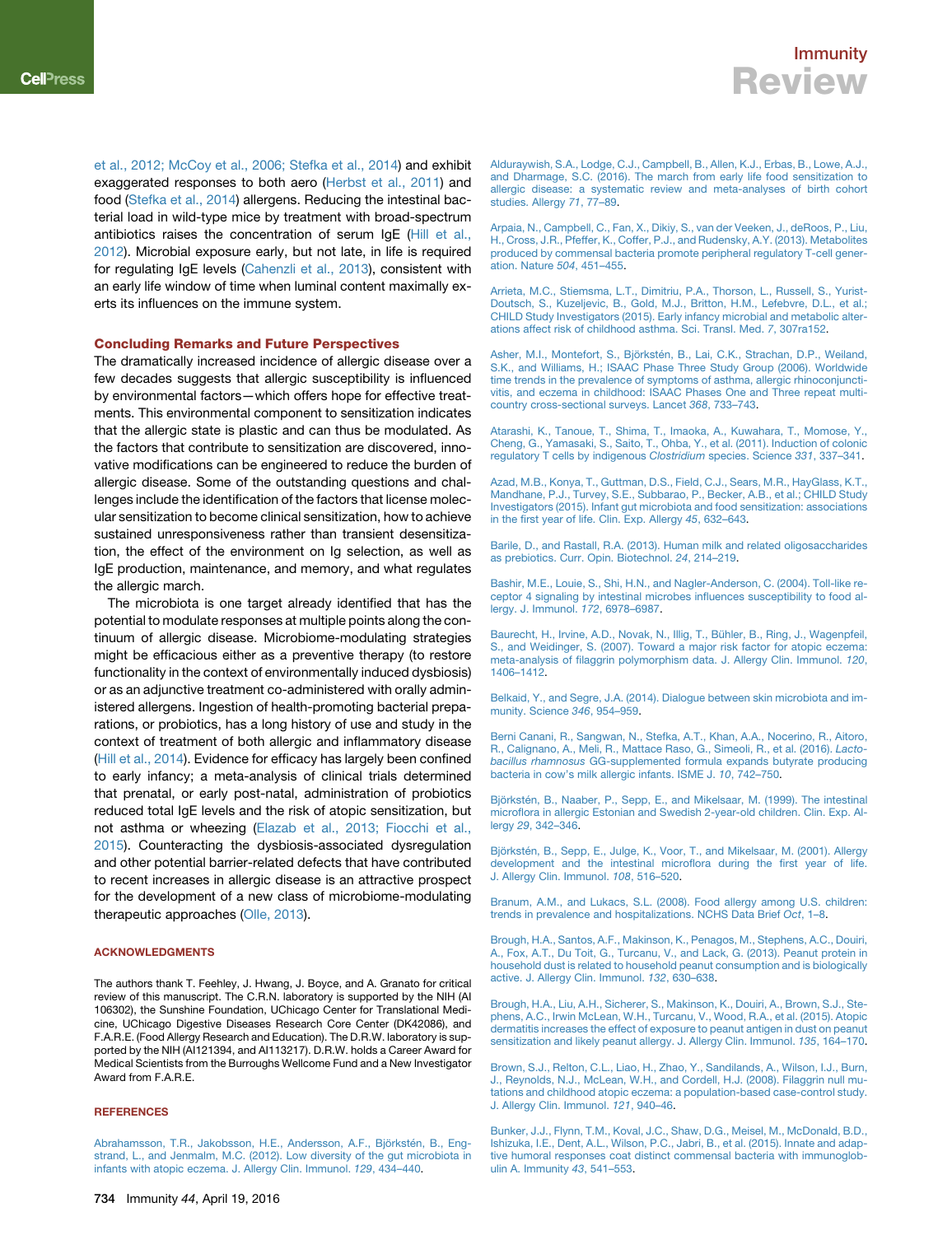<span id="page-7-19"></span>Cahenzli, J., Kö[ller, Y., Wyss, M., Geuking, M.B., and McCoy, K.D. \(2013\). In](http://refhub.elsevier.com/S1074-7613(16)30017-6/sref20)[testinal microbial diversity during early-life colonization shapes long-term IgE](http://refhub.elsevier.com/S1074-7613(16)30017-6/sref20) [levels. Cell Host Microbe](http://refhub.elsevier.com/S1074-7613(16)30017-6/sref20) *14*, 559–570.

<span id="page-7-17"></span>[Cao, S., Feehley, T.J., and Nagler, C.R. \(2014\). The role of commensal bac](http://refhub.elsevier.com/S1074-7613(16)30017-6/sref21)[teria in the regulation of sensitization to food allergens. FEBS Lett.](http://refhub.elsevier.com/S1074-7613(16)30017-6/sref21) *588*, [4258–4266](http://refhub.elsevier.com/S1074-7613(16)30017-6/sref21).

<span id="page-7-20"></span>[Chai, J.N., Zhou, Y.W., and Hsieh, C.S. \(2014\). T cells and intestinal](http://refhub.elsevier.com/S1074-7613(16)30017-6/sref22) [commensal bacteria–ignorance, rejection, and acceptance. FEBS Lett.](http://refhub.elsevier.com/S1074-7613(16)30017-6/sref22) *588*, [4167–4175](http://refhub.elsevier.com/S1074-7613(16)30017-6/sref22).

<span id="page-7-6"></span>[Cho, I., and Blaser, M.J. \(2012\). The human microbiome: at the interface of](http://refhub.elsevier.com/S1074-7613(16)30017-6/sref23) [health and disease. Nat. Rev. Genet.](http://refhub.elsevier.com/S1074-7613(16)30017-6/sref23) *13*, 260–270.

<span id="page-7-25"></span>[Cong, Y., Feng, T., Fujihashi, K., Schoeb, T.R., and Elson, C.O. \(2009\). A domi](http://refhub.elsevier.com/S1074-7613(16)30017-6/sref24)[nant, coordinated T regulatory cell-IgA response to the intestinal microbiota.](http://refhub.elsevier.com/S1074-7613(16)30017-6/sref24) [Proc. Natl. Acad. Sci. USA](http://refhub.elsevier.com/S1074-7613(16)30017-6/sref24) *106*, 19256–19261.

<span id="page-7-23"></span>[Conley, M.E., and Delacroix, D.L. \(1987\). Intravascular and mucosal immuno](http://refhub.elsevier.com/S1074-7613(16)30017-6/sref25)[globulin A: two separate but related systems of immune defense? Ann. Intern.](http://refhub.elsevier.com/S1074-7613(16)30017-6/sref25) Med. *106*[, 892–899](http://refhub.elsevier.com/S1074-7613(16)30017-6/sref25).

[Coppa, G.V., Bruni, S., Morelli, L., Soldi, S., and Gabrielli, O. \(2004\). The first](http://refhub.elsevier.com/S1074-7613(16)30017-6/sref26) [prebiotics in humans: human milk oligosaccharides. J. Clin. Gastroenterol.](http://refhub.elsevier.com/S1074-7613(16)30017-6/sref26) *38* [\(6, Suppl\), S80–S83](http://refhub.elsevier.com/S1074-7613(16)30017-6/sref26).

<span id="page-7-21"></span>[Davani, D., Pancer, Z., and Ratcliffe, M.J. \(2014\). Ligation of surface Ig by gut](http://refhub.elsevier.com/S1074-7613(16)30017-6/sref27)[derived antigen positively selects chicken bursal and peripheral B cells.](http://refhub.elsevier.com/S1074-7613(16)30017-6/sref27) J. Immunol. *192*[, 3218–3227](http://refhub.elsevier.com/S1074-7613(16)30017-6/sref27).

[Dominguez-Bello, M.G., and Blaser, M.J. \(2015\). Asthma: Undoing millions of](http://refhub.elsevier.com/S1074-7613(16)30017-6/sref28) [years of coevolution in early life? Sci. Transl. Med.](http://refhub.elsevier.com/S1074-7613(16)30017-6/sref28) *7*, 307fs39.

<span id="page-7-8"></span>[Dominguez-Bello, M.G., Costello, E.K., Contreras, M., Magris, M., Hidalgo, G.,](http://refhub.elsevier.com/S1074-7613(16)30017-6/sref29) [Fierer, N., and Knight, R. \(2010\). Delivery mode shapes the acquisition and](http://refhub.elsevier.com/S1074-7613(16)30017-6/sref29) [structure of the initial microbiota across multiple body habitats in newborns.](http://refhub.elsevier.com/S1074-7613(16)30017-6/sref29) [Proc. Natl. Acad. Sci. USA](http://refhub.elsevier.com/S1074-7613(16)30017-6/sref29) *107*, 11971–11975.

<span id="page-7-10"></span>[Dominguez-Bello, M.G., Blaser, M.J., Ley, R.E., and Knight, R. \(2011\). Devel](http://refhub.elsevier.com/S1074-7613(16)30017-6/sref30)[opment of the human gastrointestinal microbiota and insights from high](http://refhub.elsevier.com/S1074-7613(16)30017-6/sref30)[throughput sequencing. Gastroenterology](http://refhub.elsevier.com/S1074-7613(16)30017-6/sref30) *140*, 1713–1719.

<span id="page-7-7"></span>[Donaldson, G.P., Lee, S.M., and Mazmanian, S.K. \(2016\). Gut biogeography of](http://refhub.elsevier.com/S1074-7613(16)30017-6/sref31) [the bacterial microbiota. Nat. Rev. Microbiol.](http://refhub.elsevier.com/S1074-7613(16)30017-6/sref31) *14*, 20–32.

<span id="page-7-16"></span>[Du Toit, G., Roberts, G., Sayre, P.H., Bahnson, H.T., Radulovic, S., Santos,](http://refhub.elsevier.com/S1074-7613(16)30017-6/sref32) [A.F., Brough, H.A., Phippard, D., Basting, M., Feeney, M., et al.; LEAP Study](http://refhub.elsevier.com/S1074-7613(16)30017-6/sref32) [Team \(2015\). Randomized trial of peanut consumption in infants at risk for pea](http://refhub.elsevier.com/S1074-7613(16)30017-6/sref32)[nut allergy. N. Engl. J. Med.](http://refhub.elsevier.com/S1074-7613(16)30017-6/sref32) *372*, 803–813.

<span id="page-7-0"></span>[Eder, W., Ege, M.J., and von Mutius, E. \(2006\). The asthma epidemic. N. Engl.](http://refhub.elsevier.com/S1074-7613(16)30017-6/sref33) J. Med. *355*[, 2226–2235](http://refhub.elsevier.com/S1074-7613(16)30017-6/sref33).

<span id="page-7-32"></span>[Elazab, N., Mendy, A., Gasana, J., Vieira, E.R., Quizon, A., and Forno, E.](http://refhub.elsevier.com/S1074-7613(16)30017-6/sref34) [\(2013\). Probiotic administration in early life, atopy, and asthma: a meta-anal](http://refhub.elsevier.com/S1074-7613(16)30017-6/sref34)[ysis of clinical trials. Pediatrics](http://refhub.elsevier.com/S1074-7613(16)30017-6/sref34) *132*, e666–e676.

<span id="page-7-5"></span>[Erwin, E.A., and Platts-Mills, T.A. \(2005\). Allergens. Immunol. Allergy Clin.](http://refhub.elsevier.com/S1074-7613(16)30017-6/sref35) [North Am.](http://refhub.elsevier.com/S1074-7613(16)30017-6/sref35) *25*, 1–14.

<span id="page-7-24"></span>[Fagarasan, S., Muramatsu, M., Suzuki, K., Nagaoka, H., Hiai, H., and Honjo, T.](http://refhub.elsevier.com/S1074-7613(16)30017-6/sref36) [\(2002\). Critical roles of activation-induced cytidine deaminase in the homeo](http://refhub.elsevier.com/S1074-7613(16)30017-6/sref36)[stasis of gut flora. Science](http://refhub.elsevier.com/S1074-7613(16)30017-6/sref36) *298*, 1424–1427.

<span id="page-7-11"></span>[Fallon, P.G., Sasaki, T., Sandilands, A., Campbell, L.E., Saunders, S.P., Man](http://refhub.elsevier.com/S1074-7613(16)30017-6/sref37)[gan, N.E., Callanan, J.J., Kawasaki, H., Shiohama, A., Kubo, A., et al. \(2009\). A](http://refhub.elsevier.com/S1074-7613(16)30017-6/sref37) [homozygous frameshift mutation in the mouse Flg gene facilitates enhanced](http://refhub.elsevier.com/S1074-7613(16)30017-6/sref37) [percutaneous allergen priming. Nat. Genet.](http://refhub.elsevier.com/S1074-7613(16)30017-6/sref37) *41*, 602–608.

[Feehley, T., Stefka, A.T., Cao, S., and Nagler, C.R. \(2012\). Microbial regulation](http://refhub.elsevier.com/S1074-7613(16)30017-6/sref38) [of allergic responses to food. Semin. Immunopathol.](http://refhub.elsevier.com/S1074-7613(16)30017-6/sref38) *34*, 671–688.

[Filipiak-Pittroff, B., Schnopp, C., Berdel, D., Naumann, A., Sedlmeier, S.,](http://refhub.elsevier.com/S1074-7613(16)30017-6/sref39) Onken, A., Rodriguez, E., Fö[lster-Holst, R., Baurecht, H., Ollert, M., et al.; GI-](http://refhub.elsevier.com/S1074-7613(16)30017-6/sref39)[NIplus and LISAplus study groups \(2011\). Predictive value of food sensitization](http://refhub.elsevier.com/S1074-7613(16)30017-6/sref39) [and filaggrin mutations in children with eczema. J. Allergy Clin. Immunol.](http://refhub.elsevier.com/S1074-7613(16)30017-6/sref39) *128*, [1235–1241](http://refhub.elsevier.com/S1074-7613(16)30017-6/sref39).

[Fiocchi, A., Pawankar, R., Cuello-Garcia, C., Ahn, K., Al-Hammadi, S., Agar](http://refhub.elsevier.com/S1074-7613(16)30017-6/sref40)[wal, A., Beyer, K., Burks, W., Canonica, G.W., Ebisawa, M., et al. \(2015\). World](http://refhub.elsevier.com/S1074-7613(16)30017-6/sref40) [Allergy Organization-McMaster University Guidelines for Allergic Disease Pre](http://refhub.elsevier.com/S1074-7613(16)30017-6/sref40)[vention \(GLAD-P\): Probiotics. World Allergy Organ. J.](http://refhub.elsevier.com/S1074-7613(16)30017-6/sref40) *8*, 4.

<span id="page-7-4"></span>[Fitzsimmons, C.M., and Dunne, D.W. \(2009\). Survival of the fittest: allergology](http://refhub.elsevier.com/S1074-7613(16)30017-6/sref41) [or parasitology? Trends Parasitol.](http://refhub.elsevier.com/S1074-7613(16)30017-6/sref41) *25*, 447–451.

<span id="page-7-28"></span>[Franco, A., Parrella, R., Murru, F., Ames, P.R., Martucci, F., Rotiroti, G., Man](http://refhub.elsevier.com/S1074-7613(16)30017-6/sref42)[froni, P.V., Cioffi, D., Tommasino, C., and Esposito, V. \(2011\). Lack of associ](http://refhub.elsevier.com/S1074-7613(16)30017-6/sref42)[ation between IgA deficiency and respiratory atopy in young male adults.](http://refhub.elsevier.com/S1074-7613(16)30017-6/sref42) In Vivo *25*[, 829–832](http://refhub.elsevier.com/S1074-7613(16)30017-6/sref42).

<span id="page-7-26"></span>[Fransen, F., Zagato, E., Mazzini, E., Fosso, B., Manzari, C., El Aidy, S., Chia](http://refhub.elsevier.com/S1074-7613(16)30017-6/sref43)[velli, A., D'Erchia, A.M., Sethi, M.K., Pabst, O., et al. \(2015\). BALB/c and](http://refhub.elsevier.com/S1074-7613(16)30017-6/sref43) [C57BL/6 mice differ in polyreactive IgA abundance, which impacts the gen](http://refhub.elsevier.com/S1074-7613(16)30017-6/sref43)[eration of antigen-specific IgA and microbiota diversity. Immunity](http://refhub.elsevier.com/S1074-7613(16)30017-6/sref43) *43*, [527–540.](http://refhub.elsevier.com/S1074-7613(16)30017-6/sref43)

[Furusawa, Y., Obata, Y., Fukuda, S., Endo, T.A., Nakato, G., Takahashi, D.,](http://refhub.elsevier.com/S1074-7613(16)30017-6/sref44) [Nakanishi, Y., Uetake, C., Kato, K., Kato, T., et al. \(2013\). Commensal](http://refhub.elsevier.com/S1074-7613(16)30017-6/sref44) [microbe-derived butyrate induces the differentiation of colonic regulatory](http://refhub.elsevier.com/S1074-7613(16)30017-6/sref44) [T cells. Nature](http://refhub.elsevier.com/S1074-7613(16)30017-6/sref44) *504*, 446–450.

<span id="page-7-22"></span>[Golby, S., Hackett, M., Boursier, L., Dunn-Walters, D., Thiagamoorthy, S., and](http://refhub.elsevier.com/S1074-7613(16)30017-6/sref45) [Spencer, J. \(2002\). B cell development and proliferation of mature B cells in hu](http://refhub.elsevier.com/S1074-7613(16)30017-6/sref45)[man fetal intestine. J. Leukoc. Biol.](http://refhub.elsevier.com/S1074-7613(16)30017-6/sref45) *72*, 279–284.

<span id="page-7-15"></span>[Gruchalla, R.S., and Sampson, H.A. \(2015\). Preventing peanut allergy through](http://refhub.elsevier.com/S1074-7613(16)30017-6/sref46) [early consumption–ready for prime time? N. Engl. J. Med.](http://refhub.elsevier.com/S1074-7613(16)30017-6/sref46) *372*, 875–877.

<span id="page-7-9"></span>[Guaraldi, F., and Salvatori, G. \(2012\). Effect of breast and formula feeding on](http://refhub.elsevier.com/S1074-7613(16)30017-6/sref47) [gut microbiota shaping in newborns. Front. Cell. Infect. Microbiol.](http://refhub.elsevier.com/S1074-7613(16)30017-6/sref47) *2*, 94.

<span id="page-7-14"></span>[Hadis, U., Wahl, B., Schulz, O., Hardtke-Wolenski, M., Schippers, A., Wagner,](http://refhub.elsevier.com/S1074-7613(16)30017-6/sref48) N., Müller, W., Sparwasser, T., Fö[rster, R., and Pabst, O. \(2011\). Intestinal](http://refhub.elsevier.com/S1074-7613(16)30017-6/sref48) [tolerance requires gut homing and expansion of FoxP3+ regulatory T cells in](http://refhub.elsevier.com/S1074-7613(16)30017-6/sref48) [the lamina propria. Immunity](http://refhub.elsevier.com/S1074-7613(16)30017-6/sref48) *34*, 237–246.

<span id="page-7-27"></span>Hammarströ[m, L., Vorechovsky, I., and Webster, D. \(2000\). Selective IgA defi](http://refhub.elsevier.com/S1074-7613(16)30017-6/sref49)[ciency \(SIgAD\) and common variable immunodeficiency \(CVID\). Clin. Exp. Im](http://refhub.elsevier.com/S1074-7613(16)30017-6/sref49)munol. *120*[, 225–231](http://refhub.elsevier.com/S1074-7613(16)30017-6/sref49).

<span id="page-7-18"></span>[He, J.S., Narayanan, S., Subramaniam, S., Ho, W.Q., Lafaille, J.J., and Curotto](http://refhub.elsevier.com/S1074-7613(16)30017-6/sref50) [de Lafaille, M.A. \(2015\). Biology of IgE production: IgE cell differentiation and](http://refhub.elsevier.com/S1074-7613(16)30017-6/sref50) [the memory of IgE responses. Curr. Top. Microbiol. Immunol.](http://refhub.elsevier.com/S1074-7613(16)30017-6/sref50) *388*, 1–19.

<span id="page-7-1"></span>[Hefle, S.L., Nordlee, J.A., and Taylor, S.L. \(1996\). Allergenic foods. Crit. Rev.](http://refhub.elsevier.com/S1074-7613(16)30017-6/sref51) [Food Sci. Nutr.](http://refhub.elsevier.com/S1074-7613(16)30017-6/sref51) *36* (*Suppl* ), S69–S89.

<span id="page-7-29"></span>Herbst, T., Sichelstiel, A., Schär, C., Yadava, K., Bürki, K., Cahenzli, J., McCoy,<br>[K., Marsland, B.J., and Harris, N.L. \(2011\). Dysregulation of allergic airway](http://refhub.elsevier.com/S1074-7613(16)30017-6/sref52) [inflammation in the absence of microbial colonization. Am. J. Respir. Crit.](http://refhub.elsevier.com/S1074-7613(16)30017-6/sref52) [Care Med.](http://refhub.elsevier.com/S1074-7613(16)30017-6/sref52) *184*, 198–205.

<span id="page-7-30"></span>[Hill, D.A., Siracusa, M.C., Abt, M.C., Kim, B.S., Kobuley, D., Kubo, M., Kam-](http://refhub.elsevier.com/S1074-7613(16)30017-6/sref53)[bayashi, T., Larosa, D.F., Renner, E.D., Orange, J.S., et al. \(2012\). Commensal](http://refhub.elsevier.com/S1074-7613(16)30017-6/sref53) [bacteria-derived signals regulate basophil hematopoiesis and allergic inflam](http://refhub.elsevier.com/S1074-7613(16)30017-6/sref53)[mation. Nat. Med.](http://refhub.elsevier.com/S1074-7613(16)30017-6/sref53) *18*, 538–546.

<span id="page-7-31"></span>[Hill, C., Guarner, F., Reid, G., Gibson, G.R., Merenstein, D.J., Pot, B., Morelli,](http://refhub.elsevier.com/S1074-7613(16)30017-6/sref54) [L., Canani, R.B., Flint, H.J., Salminen, S., et al. \(2014\). Expert consensus docu](http://refhub.elsevier.com/S1074-7613(16)30017-6/sref54)[ment. The International Scientific Association for Probiotics and Prebiotics](http://refhub.elsevier.com/S1074-7613(16)30017-6/sref54) [consensus statement on the scope and appropriate use of the term probiotic.](http://refhub.elsevier.com/S1074-7613(16)30017-6/sref54) [Nat. Rev. Gastroenterol. Hepatol.](http://refhub.elsevier.com/S1074-7613(16)30017-6/sref54) *11*, 506–514.

<span id="page-7-12"></span>[Hoff, S., Oyoshi, M.K., Macpherson, A., and Geha, R.S. \(2015\). The microbiota](http://refhub.elsevier.com/S1074-7613(16)30017-6/sref55) [is important for IL-17A expression and neutrophil infiltration in lesional skin of](http://refhub.elsevier.com/S1074-7613(16)30017-6/sref55) [Flg\(ft/ft\) mice. Clin. Immunol.](http://refhub.elsevier.com/S1074-7613(16)30017-6/sref55) *156*, 128–130.

<span id="page-7-2"></span>[Human Microbiome Project Consortium \(2012\). Structure, function and diver](http://refhub.elsevier.com/S1074-7613(16)30017-6/sref56)[sity of the healthy human microbiome. Nature](http://refhub.elsevier.com/S1074-7613(16)30017-6/sref56) *486*, 207–214.

<span id="page-7-3"></span>[Igea, J.M. \(2013\). The history of the idea of allergy. Allergy](http://refhub.elsevier.com/S1074-7613(16)30017-6/sref57) *68*, 966–973.

<span id="page-7-13"></span>[Ishizaka, K., and Ishizaka, T. \(1966\). Physicochemical properties of reaginic](http://refhub.elsevier.com/S1074-7613(16)30017-6/sref58) [antibody. 1. Association of reaginic activity with an immunoglobulin other](http://refhub.elsevier.com/S1074-7613(16)30017-6/sref58) [than gammaA- or gammaG-globulin. J. Allergy](http://refhub.elsevier.com/S1074-7613(16)30017-6/sref58) *37*, 169–185.

[Iweala, O.I., and Nagler, C.R. \(2006\). Immune privilege in the gut: the establish](http://refhub.elsevier.com/S1074-7613(16)30017-6/sref59)[ment and maintenance of non-responsiveness to dietary antigens and](http://refhub.elsevier.com/S1074-7613(16)30017-6/sref59) [commensal flora. Immunol. Rev.](http://refhub.elsevier.com/S1074-7613(16)30017-6/sref59) *213*, 82–100.

[Jackson, K.D., Howie, L.D., and Akinbami, L.J. \(2013\). Trends in allergic con](http://refhub.elsevier.com/S1074-7613(16)30017-6/sref60)[ditions among children: United States, 1997-2011. NCHS Data Brief](http://refhub.elsevier.com/S1074-7613(16)30017-6/sref60) *May*, [1–8](http://refhub.elsevier.com/S1074-7613(16)30017-6/sref60).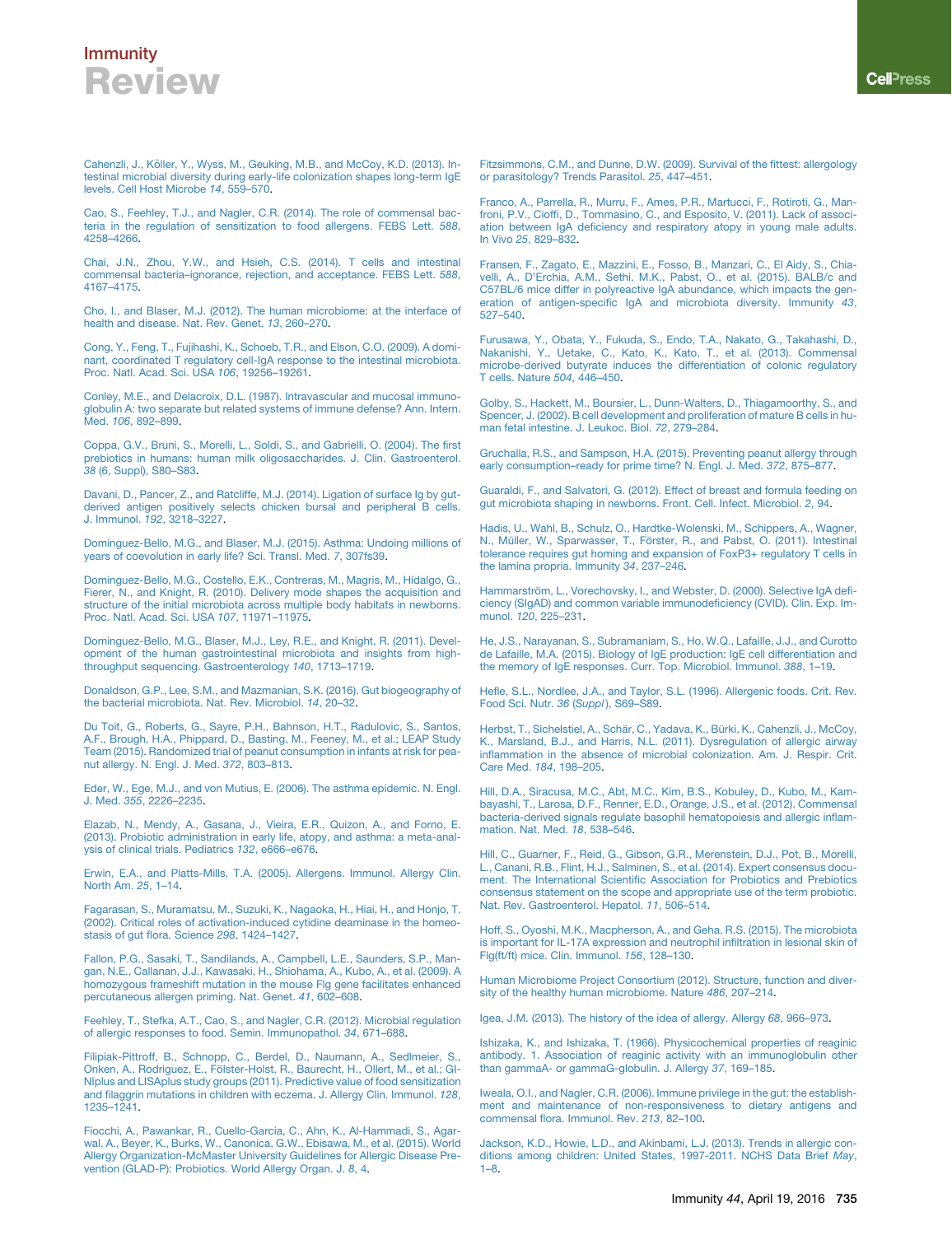<span id="page-8-21"></span>Kalliomä[ki, M., Salminen, S., Arvilommi, H., Kero, P., Koskinen, P., and Iso](http://refhub.elsevier.com/S1074-7613(16)30017-6/sref62)[lauri, E. \(2001\). Probiotics in primary prevention of atopic disease: a rando](http://refhub.elsevier.com/S1074-7613(16)30017-6/sref62)[mised placebo-controlled trial. Lancet](http://refhub.elsevier.com/S1074-7613(16)30017-6/sref62) *357*, 1076–1079.

[Kanok, J.M., Steinberg, P., Cassidy, J.T., Petty, R.E., and Bayne, N.K. \(1978\).](http://refhub.elsevier.com/S1074-7613(16)30017-6/sref63) [Serum IgE levels in patients with selective IgA deficiency. Ann. Allergy](http://refhub.elsevier.com/S1074-7613(16)30017-6/sref63) *41*, [22–23.](http://refhub.elsevier.com/S1074-7613(16)30017-6/sref63)

[Kawamoto, S., Maruya, M., Kato, L.M., Suda, W., Atarashi, K., Doi, Y., Tsutsui,](http://refhub.elsevier.com/S1074-7613(16)30017-6/sref64) [Y., Qin, H., Honda, K., Okada, T., et al. \(2014\). Foxp3\(+\) T cells regulate immu](http://refhub.elsevier.com/S1074-7613(16)30017-6/sref64)[noglobulin a selection and facilitate diversification of bacterial species respon](http://refhub.elsevier.com/S1074-7613(16)30017-6/sref64)[sible for immune homeostasis. Immunity](http://refhub.elsevier.com/S1074-7613(16)30017-6/sref64) *41*, 152–165.

<span id="page-8-1"></span>[Koenig, J.E., Spor, A., Scalfone, N., Fricker, A.D., Stombaugh, J., Knight, R.,](http://refhub.elsevier.com/S1074-7613(16)30017-6/sref65) [Angenent, L.T., and Ley, R.E. \(2011\). Succession of microbial consortia in](http://refhub.elsevier.com/S1074-7613(16)30017-6/sref65) [the developing infant gut microbiome. Proc. Natl. Acad. Sci. USA](http://refhub.elsevier.com/S1074-7613(16)30017-6/sref65) *108* (*Suppl [1](http://refhub.elsevier.com/S1074-7613(16)30017-6/sref65)* [\), 4578–4585.](http://refhub.elsevier.com/S1074-7613(16)30017-6/sref65)

<span id="page-8-6"></span>[Kong, H.H., Oh, J., Deming, C., Conlan, S., Grice, E.A., Beatson, M.A., Nomi](http://refhub.elsevier.com/S1074-7613(16)30017-6/sref66)[cos, E., Polley, E.C., Komarow, H.D., Murray, P.R., et al.; NISC Comparative](http://refhub.elsevier.com/S1074-7613(16)30017-6/sref66) [Sequence Program \(2012\). Temporal shifts in the skin microbiome associated](http://refhub.elsevier.com/S1074-7613(16)30017-6/sref66) [with disease flares and treatment in children with atopic dermatitis. Genome](http://refhub.elsevier.com/S1074-7613(16)30017-6/sref66) Res. *22*[, 850–859](http://refhub.elsevier.com/S1074-7613(16)30017-6/sref66).

<span id="page-8-18"></span>[Kruglov, A.A., Grivennikov, S.I., Kuprash, D.V., Winsauer, C., Prepens, S.,](http://refhub.elsevier.com/S1074-7613(16)30017-6/sref67) [Seleznik, G.M., Eberl, G., Littman, D.R., Heikenwalder, M., Tumanov, A.V.,](http://refhub.elsevier.com/S1074-7613(16)30017-6/sref67) [and Nedospasov, S.A. \(2013\). Nonredundant function of soluble LT](http://refhub.elsevier.com/S1074-7613(16)30017-6/sref67)a3 pro[duced by innate lymphoid cells in intestinal homeostasis. Science](http://refhub.elsevier.com/S1074-7613(16)30017-6/sref67) *342*, [1243–1246](http://refhub.elsevier.com/S1074-7613(16)30017-6/sref67).

<span id="page-8-8"></span>[Lack, G., Fox, D., Northstone, K., and Golding, J.; Avon Longitudinal Study of](http://refhub.elsevier.com/S1074-7613(16)30017-6/sref68) [Parents and Children Study Team \(2003\). Factors associated with the develop](http://refhub.elsevier.com/S1074-7613(16)30017-6/sref68)[ment of peanut allergy in childhood. N. Engl. J. Med.](http://refhub.elsevier.com/S1074-7613(16)30017-6/sref68) *348*, 977–985.

<span id="page-8-19"></span>[Lai, S.K., Wang, Y.Y., Wirtz, D., and Hanes, J. \(2009\). Micro- and macrorheol](http://refhub.elsevier.com/S1074-7613(16)30017-6/sref69)[ogy of mucus. Adv. Drug Deliv. Rev.](http://refhub.elsevier.com/S1074-7613(16)30017-6/sref69) *61*, 86–100.

<span id="page-8-10"></span>[Lathrop, S.K., Bloom, S.M., Rao, S.M., Nutsch, K., Lio, C.W., Santacruz, N.,](http://refhub.elsevier.com/S1074-7613(16)30017-6/sref70) [Peterson, D.A., Stappenbeck, T.S., and Hsieh, C.S. \(2011\). Peripheral educa](http://refhub.elsevier.com/S1074-7613(16)30017-6/sref70)[tion of the immune system by colonic commensal microbiota. Nature](http://refhub.elsevier.com/S1074-7613(16)30017-6/sref70) *478*, [250–254](http://refhub.elsevier.com/S1074-7613(16)30017-6/sref70).

<span id="page-8-2"></span>[Lee, S.Y., Yu, J., Ahn, K.M., Kim, K.W., Shin, Y.H., Lee, K.S., Hong, S.A., Jung,](http://refhub.elsevier.com/S1074-7613(16)30017-6/sref71) [Y.H., Lee, E., Yang, S.I., et al. \(2014\). Additive effect between IL-13 polymor-](http://refhub.elsevier.com/S1074-7613(16)30017-6/sref71)[phism and cesarean section delivery/prenatal antibiotics use on atopic derma](http://refhub.elsevier.com/S1074-7613(16)30017-6/sref71)[titis: a birth cohort study \(COCOA\). PLoS ONE](http://refhub.elsevier.com/S1074-7613(16)30017-6/sref71) *9*, e96603.

<span id="page-8-23"></span>[Lee, J.B., Chen, C.Y., Liu, B., Mugge, L., Angkasekwinai, P., Facchinetti, V.,](http://refhub.elsevier.com/S1074-7613(16)30017-6/sref72) [Dong, C., Liu, Y.J., Rothenberg, M.E., Hogan, S.P., et al. \(2015\). IL-25 and](http://refhub.elsevier.com/S1074-7613(16)30017-6/sref72) [CD4\(+\) TH2 cells enhance type 2 innate lymphoid cell-derived IL-13 produc](http://refhub.elsevier.com/S1074-7613(16)30017-6/sref72)[tion, which promotes IgE-mediated experimental food allergy. J. Allergy Clin.](http://refhub.elsevier.com/S1074-7613(16)30017-6/sref72) [Immunol., S0091-6749\(15\)01358-5.](http://refhub.elsevier.com/S1074-7613(16)30017-6/sref72)

<span id="page-8-12"></span>[Levine, M.H., Haberman, A.M., Sant'Angelo, D.B., Hannum, L.G., Cancro,](http://refhub.elsevier.com/S1074-7613(16)30017-6/sref73) [M.P., Janeway, C.A., Jr., and Shlomchik, M.J. \(2000\). A B-cell receptor-spe](http://refhub.elsevier.com/S1074-7613(16)30017-6/sref73)[cific selection step governs immature to mature B cell differentiation. Proc.](http://refhub.elsevier.com/S1074-7613(16)30017-6/sref73) [Natl. Acad. Sci. USA](http://refhub.elsevier.com/S1074-7613(16)30017-6/sref73) *97*, 2743–2748.

[Ling, Z., Li, Z., Liu, X., Cheng, Y., Luo, Y., Tong, X., Yuan, L., Wang, Y., Sun, J.,](http://refhub.elsevier.com/S1074-7613(16)30017-6/sref74) [Li, L., and Xiang, C. \(2014\). Altered fecal microbiota composition associated](http://refhub.elsevier.com/S1074-7613(16)30017-6/sref74) [with food allergy in infants. Appl. Environ. Microbiol.](http://refhub.elsevier.com/S1074-7613(16)30017-6/sref74) *80*, 2546–2554.

<span id="page-8-20"></span><span id="page-8-17"></span>[Macpherson, A.J., and McCoy, K.D. \(2015\). Independence day for IgA. Immu](http://refhub.elsevier.com/S1074-7613(16)30017-6/sref75)nity *43*[, 416–418](http://refhub.elsevier.com/S1074-7613(16)30017-6/sref75).

[Macpherson, A.J., Gatto, D., Sainsbury, E., Harriman, G.R., Hengartner, H.,](http://refhub.elsevier.com/S1074-7613(16)30017-6/sref76) [and Zinkernagel, R.M. \(2000\). A primitive T cell-independent mechanism of in](http://refhub.elsevier.com/S1074-7613(16)30017-6/sref76)[testinal mucosal IgA responses to commensal bacteria. Science](http://refhub.elsevier.com/S1074-7613(16)30017-6/sref76) *288*, 2222– [2226](http://refhub.elsevier.com/S1074-7613(16)30017-6/sref76).

<span id="page-8-16"></span><span id="page-8-14"></span>[Macpherson, A.J., McCoy, K.D., Johansen, F.E., and Brandtzaeg, P. \(2008\).](http://refhub.elsevier.com/S1074-7613(16)30017-6/sref77) [The immune geography of IgA induction and function. Mucosal Immunol.](http://refhub.elsevier.com/S1074-7613(16)30017-6/sref77) *1*, [11–22.](http://refhub.elsevier.com/S1074-7613(16)30017-6/sref77)

Macpherson, A.J., Kö[ller, Y., and McCoy, K.D. \(2015\). The bilateral respon](http://refhub.elsevier.com/S1074-7613(16)30017-6/sref78)[siveness between intestinal microbes and IgA. Trends Immunol.](http://refhub.elsevier.com/S1074-7613(16)30017-6/sref78) *36*, 460–470.

### Immunity Review

<span id="page-8-0"></span>[Marichal, T., Starkl, P., Reber, L.L., Kalesnikoff, J., Oettgen, H.C., Tsai, M.,](http://refhub.elsevier.com/S1074-7613(16)30017-6/sref79) [Metz, M., and Galli, S.J. \(2013\). A beneficial role for immunoglobulin E in](http://refhub.elsevier.com/S1074-7613(16)30017-6/sref79) [host defense against honeybee venom. Immunity](http://refhub.elsevier.com/S1074-7613(16)30017-6/sref79) *39*, 963–975.

[Masoli, M., Fabian, D., Holt, S., and Beasley, R.; Global Initiative for Asthma](http://refhub.elsevier.com/S1074-7613(16)30017-6/sref80) [\(GINA\) Program \(2004\). The global burden of asthma: executive summary of](http://refhub.elsevier.com/S1074-7613(16)30017-6/sref80) [the GINA Dissemination Committee report. Allergy](http://refhub.elsevier.com/S1074-7613(16)30017-6/sref80) *59*, 469–478.

[McAleer, M.A., and Irvine, A.D. \(2013\). The multifunctional role of filaggrin in](http://refhub.elsevier.com/S1074-7613(16)30017-6/sref81) [allergic skin disease. J. Allergy Clin. Immunol.](http://refhub.elsevier.com/S1074-7613(16)30017-6/sref81) *131*, 280–291.

[McCoy, K.D., Harris, N.L., Diener, P., Hatak, S., Odermatt, B., Hangartner, L.,](http://refhub.elsevier.com/S1074-7613(16)30017-6/sref82) [Senn, B.M., Marsland, B.J., Geuking, M.B., Hengartner, H., et al. \(2006\). Nat](http://refhub.elsevier.com/S1074-7613(16)30017-6/sref82)[ural IgE production in the absence of MHC class II cognate help. Immunity](http://refhub.elsevier.com/S1074-7613(16)30017-6/sref82) *24*, [329–339](http://refhub.elsevier.com/S1074-7613(16)30017-6/sref82).

<span id="page-8-3"></span>Metsälä[, J., Lundqvist, A., Virta, L.J., Kaila, M., Gissler, M., and Virtanen, S.M.](http://refhub.elsevier.com/S1074-7613(16)30017-6/sref83) [\(2013\). Mother's and offspring's use of antibiotics and infant allergy to cow's](http://refhub.elsevier.com/S1074-7613(16)30017-6/sref83) [milk. Epidemiology](http://refhub.elsevier.com/S1074-7613(16)30017-6/sref83) *24*, 303–309.

<span id="page-8-9"></span>[Mondoulet, L., Dioszeghy, V., Puteaux, E., Ligouis, M., Dhelft, V., Plaquet, C.,](http://refhub.elsevier.com/S1074-7613(16)30017-6/sref84) [Dupont, C., and Benhamou, P.H. \(2015\). Specific epicutaneous immuno](http://refhub.elsevier.com/S1074-7613(16)30017-6/sref84)[therapy prevents sensitization to new allergens in a murine model. J. Allergy](http://refhub.elsevier.com/S1074-7613(16)30017-6/sref84) [Clin. Immunol.](http://refhub.elsevier.com/S1074-7613(16)30017-6/sref84) *135*, 1546–1557.

[Mueller, N.T., Bakacs, E., Combellick, J., Grigoryan, Z., and Dominguez-Bello,](http://refhub.elsevier.com/S1074-7613(16)30017-6/sref85) [M.G. \(2015\). The infant microbiome development: mom matters. Trends Mol.](http://refhub.elsevier.com/S1074-7613(16)30017-6/sref85) Med. *21*[, 109–117](http://refhub.elsevier.com/S1074-7613(16)30017-6/sref85).

<span id="page-8-13"></span>[Mutwiri, G., Watts, T., Lew, L., Beskorwayne, T., Papp, Z., Baca-Estrada, M.E.,](http://refhub.elsevier.com/S1074-7613(16)30017-6/sref86) [and Griebel, P. \(1999\). Ileal and jejunal Peyer's patches play distinct roles in](http://refhub.elsevier.com/S1074-7613(16)30017-6/sref86) [mucosal immunity of sheep. Immunology](http://refhub.elsevier.com/S1074-7613(16)30017-6/sref86) *97*, 455–461.

[Nagler-Anderson, C. \(2001\). Man the barrier! Strategic defences in the intesti](http://refhub.elsevier.com/S1074-7613(16)30017-6/sref87)[nal mucosa. Nat. Rev. Immunol.](http://refhub.elsevier.com/S1074-7613(16)30017-6/sref87) *1*, 59–67.

<span id="page-8-7"></span>Nakamura, Y., Oscherwitz, J., Cease, K.B., Chan, S.M., Muñoz-Planillo, R., [Hasegawa, M., Villaruz, A.E., Cheung, G.Y., McGavin, M.J., Travers, J.B.,](http://refhub.elsevier.com/S1074-7613(16)30017-6/sref88) et al. (2013). Staphylococcus δ[-toxin induces allergic skin disease by acti](http://refhub.elsevier.com/S1074-7613(16)30017-6/sref88)[vating mast cells. Nature](http://refhub.elsevier.com/S1074-7613(16)30017-6/sref88) *503*, 397–401.

<span id="page-8-4"></span>[Nakayama, J., Kobayashi, T., Tanaka, S., Korenori, Y., Tateyama, A., Sa](http://refhub.elsevier.com/S1074-7613(16)30017-6/sref89)[kamoto, N., Kiyohara, C., Shirakawa, T., and Sonomoto, K. \(2011\). Aber](http://refhub.elsevier.com/S1074-7613(16)30017-6/sref89)[rant structures of fecal bacterial community in allergic infants profiled](http://refhub.elsevier.com/S1074-7613(16)30017-6/sref89) [by 16S rRNA gene pyrosequencing. FEMS Immunol. Med. Microbiol.](http://refhub.elsevier.com/S1074-7613(16)30017-6/sref89) *63*[, 397–406.](http://refhub.elsevier.com/S1074-7613(16)30017-6/sref89)

<span id="page-8-11"></span><span id="page-8-5"></span>[Nemazee, D. \(2000\). Receptor editing in B cells. Adv. Immunol.](http://refhub.elsevier.com/S1074-7613(16)30017-6/sref90) *74*, 89–126.

[Noval Rivas, M., Burton, O.T., Wise, P., Zhang, Y.Q., Hobson, S.A., Garcia](http://refhub.elsevier.com/S1074-7613(16)30017-6/sref91) [Lloret, M., Chehoud, C., Kuczynski, J., DeSantis, T., Warrington, J., et al.](http://refhub.elsevier.com/S1074-7613(16)30017-6/sref91) [\(2013\). A microbiota signature associated with experimental food allergy pro](http://refhub.elsevier.com/S1074-7613(16)30017-6/sref91)[motes allergic sensitization and anaphylaxis. J. Allergy Clin. Immunol.](http://refhub.elsevier.com/S1074-7613(16)30017-6/sref91) *131*, [201–212](http://refhub.elsevier.com/S1074-7613(16)30017-6/sref91).

<span id="page-8-22"></span>[Noval Rivas, M., Burton, O.T., Wise, P., Charbonnier, L.M., Georgiev, P., Oett](http://refhub.elsevier.com/S1074-7613(16)30017-6/sref92)[gen, H.C., Rachid, R., and Chatila, T.A. \(2015\). Regulatory T cell reprogram](http://refhub.elsevier.com/S1074-7613(16)30017-6/sref92)[ming toward a Th2-cell-like lineage impairs oral tolerance and promotes](http://refhub.elsevier.com/S1074-7613(16)30017-6/sref92) [food allergy. Immunity](http://refhub.elsevier.com/S1074-7613(16)30017-6/sref92) *42*, 512–523.

[Nylund, L., Nermes, M., Isolauri, E., Salminen, S., de Vos, W.M., and Satokari,](http://refhub.elsevier.com/S1074-7613(16)30017-6/sref93) [R. \(2015\). Severity of atopic disease inversely correlates with intestinal micro](http://refhub.elsevier.com/S1074-7613(16)30017-6/sref93)[biota diversity and butyrate-producing bacteria. Allergy](http://refhub.elsevier.com/S1074-7613(16)30017-6/sref93) *70*, 241–244.

<span id="page-8-24"></span>[Okada, H., Kuhn, C., Feillet, H., and Bach, J.F. \(2010\). The 'hygiene hypothe](http://refhub.elsevier.com/S1074-7613(16)30017-6/sref94)[sis' for autoimmune and allergic diseases: an update. Clin. Exp. Immunol.](http://refhub.elsevier.com/S1074-7613(16)30017-6/sref94) *160*, [1–9](http://refhub.elsevier.com/S1074-7613(16)30017-6/sref94).

[Olle, B. \(2013\). Medicines from microbiota. Nat. Biotechnol.](http://refhub.elsevier.com/S1074-7613(16)30017-6/sref95) *31*, 309–315.

[Olmsted, S.S., Padgett, J.L., Yudin, A.I., Whaley, K.J., Moench, T.R., and](http://refhub.elsevier.com/S1074-7613(16)30017-6/sref96) [Cone, R.A. \(2001\). Diffusion of macromolecules and virus-like particles in hu](http://refhub.elsevier.com/S1074-7613(16)30017-6/sref96)[man cervical mucus. Biophys. J.](http://refhub.elsevier.com/S1074-7613(16)30017-6/sref96) *81*, 1930–1937.

[Olszak, T., An, D., Zeissig, S., Vera, M.P., Richter, J., Franke, A., Glickman,](http://refhub.elsevier.com/S1074-7613(16)30017-6/sref97) [J.N., Siebert, R., Baron, R.M., Kasper, D.L., and Blumberg, R.S. \(2012\). Micro](http://refhub.elsevier.com/S1074-7613(16)30017-6/sref97)[bial exposure during early life has persistent effects on natural killer T cell func](http://refhub.elsevier.com/S1074-7613(16)30017-6/sref97)[tion. Science](http://refhub.elsevier.com/S1074-7613(16)30017-6/sref97) *336*, 489–493.

<span id="page-8-15"></span>[Pabst, O. \(2012\). New concepts in the generation and functions of IgA. Nat.](http://refhub.elsevier.com/S1074-7613(16)30017-6/sref98) [Rev. Immunol.](http://refhub.elsevier.com/S1074-7613(16)30017-6/sref98) *12*, 821–832.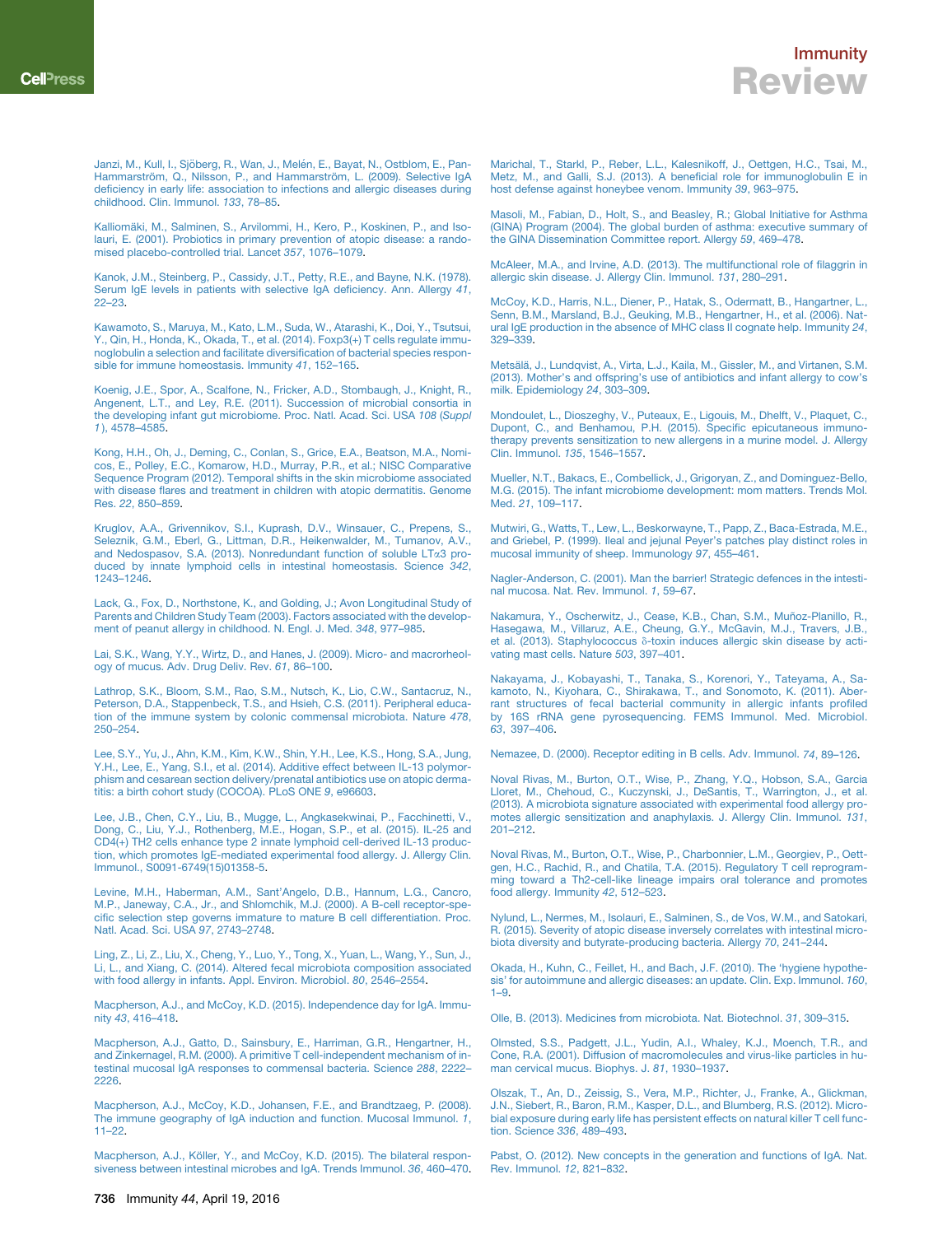<span id="page-9-11"></span>[Pabst, O., and Mowat, A.M. \(2012\). Oral tolerance to food protein. Mucosal](http://refhub.elsevier.com/S1074-7613(16)30017-6/sref99) Immunol. *5*[, 232–239](http://refhub.elsevier.com/S1074-7613(16)30017-6/sref99).

<span id="page-9-6"></span>[Palm, N.W., Rosenstein, R.K., and Medzhitov, R. \(2012\). Allergic host de](http://refhub.elsevier.com/S1074-7613(16)30017-6/sref100)[fences. Nature](http://refhub.elsevier.com/S1074-7613(16)30017-6/sref100) *484*, 465–472.

<span id="page-9-7"></span>[Palm, N.W., Rosenstein, R.K., Yu, S., Schenten, D.D., Florsheim, E., and](http://refhub.elsevier.com/S1074-7613(16)30017-6/sref101) [Medzhitov, R. \(2013\). Bee venom phospholipase A2 induces a primary type](http://refhub.elsevier.com/S1074-7613(16)30017-6/sref101) [2 response that is dependent on the receptor ST2 and confers protective im](http://refhub.elsevier.com/S1074-7613(16)30017-6/sref101)[munity. Immunity](http://refhub.elsevier.com/S1074-7613(16)30017-6/sref101) *39*, 976–985.

[Palm, N.W., de Zoete, M.R., Cullen, T.W., Barry, N.A., Stefanowski, J., Hao, L.,](http://refhub.elsevier.com/S1074-7613(16)30017-6/sref102) [Degnan, P.H., Hu, J., Peter, I., Zhang, W., et al. \(2014\). Immunoglobulin A](http://refhub.elsevier.com/S1074-7613(16)30017-6/sref102) [coating identifies colitogenic bacteria in inflammatory bowel disease. Cell](http://refhub.elsevier.com/S1074-7613(16)30017-6/sref102) *158*[, 1000–1010.](http://refhub.elsevier.com/S1074-7613(16)30017-6/sref102)

[Palmer, C.N., Irvine, A.D., Terron-Kwiatkowski, A., Zhao, Y., Liao, H., Lee,](http://refhub.elsevier.com/S1074-7613(16)30017-6/sref103) [S.P., Goudie, D.R., Sandilands, A., Campbell, L.E., Smith, F.J., et al.](http://refhub.elsevier.com/S1074-7613(16)30017-6/sref103) [\(2006\). Common loss-of-function variants of the epidermal barrier protein fi](http://refhub.elsevier.com/S1074-7613(16)30017-6/sref103)[laggrin are a major predisposing factor for atopic dermatitis. Nat. Genet.](http://refhub.elsevier.com/S1074-7613(16)30017-6/sref103) *38*, [441–446](http://refhub.elsevier.com/S1074-7613(16)30017-6/sref103).

[Palmer, C.N., Ismail, T., Lee, S.P., Terron-Kwiatkowski, A., Zhao, Y., Liao, H.,](http://refhub.elsevier.com/S1074-7613(16)30017-6/sref104) [Smith, F.J., McLean, W.H., and Mukhopadhyay, S. \(2007\). Filaggrin null muta](http://refhub.elsevier.com/S1074-7613(16)30017-6/sref104)[tions are associated with increased asthma severity in children and young](http://refhub.elsevier.com/S1074-7613(16)30017-6/sref104) [adults. J. Allergy Clin. Immunol.](http://refhub.elsevier.com/S1074-7613(16)30017-6/sref104) *120*, 64–68.

[Pantoja-Feliciano, I.G., Clemente, J.C., Costello, E.K., Perez, M.E., Blaser,](http://refhub.elsevier.com/S1074-7613(16)30017-6/sref105) [M.J., Knight, R., and Dominguez-Bello, M.G. \(2013\). Biphasic assembly of](http://refhub.elsevier.com/S1074-7613(16)30017-6/sref105) [the murine intestinal microbiota during early development. ISME J.](http://refhub.elsevier.com/S1074-7613(16)30017-6/sref105) *7*, 1112– [1115.](http://refhub.elsevier.com/S1074-7613(16)30017-6/sref105)

<span id="page-9-4"></span>[Paul, W.E. \(2013\). Fundamental Immunology, Seventh Edition \(Philadelphia,](http://refhub.elsevier.com/S1074-7613(16)30017-6/sref106) [New York: Lippincott-Raven\).](http://refhub.elsevier.com/S1074-7613(16)30017-6/sref106)

[Penders, J., Gerhold, K., Stobberingh, E.E., Thijs, C., Zimmermann, K., Lau, S.,](http://refhub.elsevier.com/S1074-7613(16)30017-6/sref107) [and Hamelmann, E. \(2013\). Establishment of the intestinal microbiota and its](http://refhub.elsevier.com/S1074-7613(16)30017-6/sref107) [role for atopic dermatitis in early childhood. J. Allergy Clin. Immunol.](http://refhub.elsevier.com/S1074-7613(16)30017-6/sref107) *132*, [601–607.](http://refhub.elsevier.com/S1074-7613(16)30017-6/sref107)

<span id="page-9-18"></span>[Peterson, L.W., and Artis, D. \(2014\). Intestinal epithelial cells: regulators of bar](http://refhub.elsevier.com/S1074-7613(16)30017-6/sref108)[rier function and immune homeostasis. Nat. Rev. Immunol.](http://refhub.elsevier.com/S1074-7613(16)30017-6/sref108) *14*, 141–153.

[Peterson, D.A., McNulty, N.P., Guruge, J.L., and Gordon, J.I. \(2007\). IgA](http://refhub.elsevier.com/S1074-7613(16)30017-6/sref109) [response to symbiotic bacteria as a mediator of gut homeostasis. Cell Host](http://refhub.elsevier.com/S1074-7613(16)30017-6/sref109) Microbe *2*[, 328–339](http://refhub.elsevier.com/S1074-7613(16)30017-6/sref109).

[Plebani, A., Monafo, V., Ugazio, A.G., Monti, C., Avanzini, M.A., Massimi, P.,](http://refhub.elsevier.com/S1074-7613(16)30017-6/sref110) [and Burgio, G.R. \(1987\). Comparison of the frequency of atopic diseases in](http://refhub.elsevier.com/S1074-7613(16)30017-6/sref110) [children with severe and partial IgA deficiency. Int. Arch. Allergy Appl. Immu](http://refhub.elsevier.com/S1074-7613(16)30017-6/sref110)nol. *82*[, 485–486.](http://refhub.elsevier.com/S1074-7613(16)30017-6/sref110)

<span id="page-9-3"></span><span id="page-9-0"></span>[Prausnitz, C., and Kustner, H. \(1921\). Studien uber die Ueberempfindlichkeit.](http://refhub.elsevier.com/S1074-7613(16)30017-6/sref111) [Zentralbl. Bakteriol.](http://refhub.elsevier.com/S1074-7613(16)30017-6/sref111) *86*, 160–169.

<span id="page-9-1"></span>[Prescott, S., and Allen, K.J. \(2011\). Food allergy: riding the second wave of the](http://refhub.elsevier.com/S1074-7613(16)30017-6/sref112) [allergy epidemic. Pediatr. Allergy Immunol.](http://refhub.elsevier.com/S1074-7613(16)30017-6/sref112) *22*, 155–160.

[Prescott, S.L., Pawankar, R., Allen, K.J., Campbell, D.E., Sinn, J.Kh., Fiocchi,](http://refhub.elsevier.com/S1074-7613(16)30017-6/sref113) [A., Ebisawa, M., Sampson, H.A., Beyer, K., and Lee, B.W. \(2013\). A global sur](http://refhub.elsevier.com/S1074-7613(16)30017-6/sref113)[vey of changing patterns of food allergy burden in children. World Allergy Or](http://refhub.elsevier.com/S1074-7613(16)30017-6/sref113)[gan. J.](http://refhub.elsevier.com/S1074-7613(16)30017-6/sref113) *6*, 21.

[Prioult, G., and Nagler-Anderson, C. \(2005\). Mucosal immunity and allergic re](http://refhub.elsevier.com/S1074-7613(16)30017-6/sref114)[sponses: lack of regulation and/or lack of microbial stimulation? Immunol. Rev.](http://refhub.elsevier.com/S1074-7613(16)30017-6/sref114) *206*[, 204–218](http://refhub.elsevier.com/S1074-7613(16)30017-6/sref114).

<span id="page-9-8"></span><span id="page-9-5"></span>[Profet, M. \(1991\). The function of allergy: immunological defense against](http://refhub.elsevier.com/S1074-7613(16)30017-6/sref115) [toxins. Q. Rev. Biol.](http://refhub.elsevier.com/S1074-7613(16)30017-6/sref115) *66*, 23–62.

<span id="page-9-16"></span>[Pulendran, B., and Artis, D. \(2012\). New paradigms in type 2 immunity. Science](http://refhub.elsevier.com/S1074-7613(16)30017-6/sref116) *337*[, 431–435](http://refhub.elsevier.com/S1074-7613(16)30017-6/sref116).

[Rhee, K.J., Jasper, P.J., Sethupathi, P., Shanmugam, M., Lanning, D., and](http://refhub.elsevier.com/S1074-7613(16)30017-6/sref117) [Knight, K.L. \(2005\). Positive selection of the peripheral B cell repertoire in](http://refhub.elsevier.com/S1074-7613(16)30017-6/sref117) [gut-associated lymphoid tissues. J. Exp. Med.](http://refhub.elsevier.com/S1074-7613(16)30017-6/sref117) *201*, 55–62.

[Rogier, E.W., Frantz, A.L., Bruno, M.E., Wedlund, L., Cohen, D.A., Stromberg,](http://refhub.elsevier.com/S1074-7613(16)30017-6/sref118) [A.J., and Kaetzel, C.S. \(2014\). Secretory antibodies in breast milk promote](http://refhub.elsevier.com/S1074-7613(16)30017-6/sref118) [long-term intestinal homeostasis by regulating the gut microbiota and host](http://refhub.elsevier.com/S1074-7613(16)30017-6/sref118) [gene expression. Proc. Natl. Acad. Sci. USA](http://refhub.elsevier.com/S1074-7613(16)30017-6/sref118) *111*, 3074–3079.

[Russell, S.L., Gold, M.J., Hartmann, M., Willing, B.P., Thorson, L., Wlodar](http://refhub.elsevier.com/S1074-7613(16)30017-6/sref119)[ska, M., Gill, N., Blanchet, M.R., Mohn, W.W., McNagny, K.M., and Finlay,](http://refhub.elsevier.com/S1074-7613(16)30017-6/sref119) [B.B. \(2012\). Early life antibiotic-driven changes in microbiota enhance sus](http://refhub.elsevier.com/S1074-7613(16)30017-6/sref119)[ceptibility to allergic asthma. EMBO Rep.](http://refhub.elsevier.com/S1074-7613(16)30017-6/sref119) *13*, 440–447.

<span id="page-9-12"></span>[Sabat, R., Ouyang, W., and Wolk, K. \(2014\). Therapeutic opportunities of the](http://refhub.elsevier.com/S1074-7613(16)30017-6/sref120) [IL-22-IL-22R1 system. Nat. Rev. Drug Discov.](http://refhub.elsevier.com/S1074-7613(16)30017-6/sref120) *13*, 21–38.

<span id="page-9-10"></span>[Savage, D.C. \(1977\). Microbial ecology of the gastrointestinal tract. Annu. Rev.](http://refhub.elsevier.com/S1074-7613(16)30017-6/sref121) [Microbiol.](http://refhub.elsevier.com/S1074-7613(16)30017-6/sref121) *31*, 107–133.

<span id="page-9-19"></span>[Shek, L.P., Bardina, L., Castro, R., Sampson, H.A., and Beyer, K. \(2005\). Hu](http://refhub.elsevier.com/S1074-7613(16)30017-6/sref122)[moral and cellular responses to cow milk proteins in patients with milk](http://refhub.elsevier.com/S1074-7613(16)30017-6/sref122)[induced IgE-mediated and non-IgE-mediated disorders. Allergy](http://refhub.elsevier.com/S1074-7613(16)30017-6/sref122) *60*, [912–919](http://refhub.elsevier.com/S1074-7613(16)30017-6/sref122).

[Shroff, K.E., Meslin, K., and Cebra, J.J. \(1995\). Commensal enteric bacteria](http://refhub.elsevier.com/S1074-7613(16)30017-6/sref123) [engender a self-limiting humoral mucosal immune response while perma](http://refhub.elsevier.com/S1074-7613(16)30017-6/sref123)[nently colonizing the gut. Infect. Immun.](http://refhub.elsevier.com/S1074-7613(16)30017-6/sref123) *63*, 3904–3913.

<span id="page-9-2"></span>[Sicherer, S.H., and Sampson, H.A. \(2014\). Food allergy: Epidemiology,](http://refhub.elsevier.com/S1074-7613(16)30017-6/sref124) [pathogenesis, diagnosis, and treatment. J. Allergy Clin. Immunol.](http://refhub.elsevier.com/S1074-7613(16)30017-6/sref124) *133*, [291–307.](http://refhub.elsevier.com/S1074-7613(16)30017-6/sref124)

[Smith, P.M., Howitt, M.R., Panikov, N., Michaud, M., Gallini, C.A., Bohlooly-Y,](http://refhub.elsevier.com/S1074-7613(16)30017-6/sref125) [M., Glickman, J.N., and Garrett, W.S. \(2013\). The microbial metabolites, short](http://refhub.elsevier.com/S1074-7613(16)30017-6/sref125)[chain fatty acids, regulate colonic Treg cell homeostasis. Science](http://refhub.elsevier.com/S1074-7613(16)30017-6/sref125) *341*, [569–573.](http://refhub.elsevier.com/S1074-7613(16)30017-6/sref125)

<span id="page-9-13"></span>[Stefka, A.T., Feehley, T., Tripathi, P., Qiu, J., McCoy, K., Mazmanian, S.K.,](http://refhub.elsevier.com/S1074-7613(16)30017-6/sref126) [Tjota, M.Y., Seo, G.Y., Cao, S., Theriault, B.R., et al. \(2014\). Commensal bac](http://refhub.elsevier.com/S1074-7613(16)30017-6/sref126)[teria protect against food allergen sensitization. Proc. Natl. Acad. Sci. USA](http://refhub.elsevier.com/S1074-7613(16)30017-6/sref126) *111*[, 13145–13150.](http://refhub.elsevier.com/S1074-7613(16)30017-6/sref126)

[Stetson, D.B., Voehringer, D., Grogan, J.L., Xu, M., Reinhardt, R.L., Scheu, S.,](http://refhub.elsevier.com/S1074-7613(16)30017-6/sref127) [Kelly, B.L., and Locksley, R.M. \(2004\). Th2 cells: orchestrating barrier immu](http://refhub.elsevier.com/S1074-7613(16)30017-6/sref127)[nity. Adv. Immunol.](http://refhub.elsevier.com/S1074-7613(16)30017-6/sref127) *83*, 163–189.

[Strid, J., Sobolev, O., Zafirova, B., Polic, B., and Hayday, A. \(2011\). The intra](http://refhub.elsevier.com/S1074-7613(16)30017-6/sref128)[epithelial T cell response to NKG2D-ligands links lymphoid stress surveillance](http://refhub.elsevier.com/S1074-7613(16)30017-6/sref128) [to atopy. Science](http://refhub.elsevier.com/S1074-7613(16)30017-6/sref128) *334*, 1293–1297.

[Suzuki, K., Meek, B., Doi, Y., Muramatsu, M., Chiba, T., Honjo, T., and Fagar](http://refhub.elsevier.com/S1074-7613(16)30017-6/sref129)[asan, S. \(2004\). Aberrant expansion of segmented filamentous bacteria in IgA](http://refhub.elsevier.com/S1074-7613(16)30017-6/sref129)[deficient gut. Proc. Natl. Acad. Sci. USA](http://refhub.elsevier.com/S1074-7613(16)30017-6/sref129) *101*, 1981–1986.

[Thompson-Chagoyan, O.C., Vieites, J.M., Maldonado, J., Edwards, C., and](http://refhub.elsevier.com/S1074-7613(16)30017-6/sref130) [Gil, A. \(2010\). Changes in faecal microbiota of infants with cow's milk protein](http://refhub.elsevier.com/S1074-7613(16)30017-6/sref130) [allergy–a Spanish prospective case-control 6-month follow-up study. Pediatr.](http://refhub.elsevier.com/S1074-7613(16)30017-6/sref130) [Allergy Immunol.](http://refhub.elsevier.com/S1074-7613(16)30017-6/sref130) *21*, e394–e400.

[Thompson-Chagoyan, O.C., Fallani, M., Maldonado, J., Vieites, J.M., Khanna,](http://refhub.elsevier.com/S1074-7613(16)30017-6/sref131) S., Edwards, C., Doré[, J., and Gil, A. \(2011\). Faecal microbiota and short-chain](http://refhub.elsevier.com/S1074-7613(16)30017-6/sref131) [fatty acid levels in faeces from infants with cow's milk protein allergy. Int. Arch.](http://refhub.elsevier.com/S1074-7613(16)30017-6/sref131) [Allergy Immunol.](http://refhub.elsevier.com/S1074-7613(16)30017-6/sref131) *156*, 325–332.

<span id="page-9-9"></span>[Thorburn, A.N., Macia, L., and Mackay, C.R. \(2014\). Diet, metabolites, and](http://refhub.elsevier.com/S1074-7613(16)30017-6/sref132) [''western-lifestyle'' inflammatory diseases. Immunity](http://refhub.elsevier.com/S1074-7613(16)30017-6/sref132) *40*, 833–842.

<span id="page-9-15"></span>[Tong, P., and Wesemann, D.R. \(2015\). Molecular mechanisms of IgE class](http://refhub.elsevier.com/S1074-7613(16)30017-6/sref133) [switch recombination. Curr. Top. Microbiol. Immunol.](http://refhub.elsevier.com/S1074-7613(16)30017-6/sref133) *388*, 21–37.

[Tsuji, M., Komatsu, N., Kawamoto, S., Suzuki, K., Kanagawa, O., Honjo, T.,](http://refhub.elsevier.com/S1074-7613(16)30017-6/sref134) [Hori, S., and Fagarasan, S. \(2009\). Preferential generation of follicular B help](http://refhub.elsevier.com/S1074-7613(16)30017-6/sref134)[er T cells from Foxp3+ T cells in gut Peyer's patches. Science](http://refhub.elsevier.com/S1074-7613(16)30017-6/sref134) *323*, 1488– [1492.](http://refhub.elsevier.com/S1074-7613(16)30017-6/sref134)

<span id="page-9-14"></span>[Valenta, R., Hochwallner, H., Linhart, B., and Pahr, S. \(2015\). Food allergies:](http://refhub.elsevier.com/S1074-7613(16)30017-6/sref135) [the basics. Gastroenterology](http://refhub.elsevier.com/S1074-7613(16)30017-6/sref135) *148*, 1120–31.

<span id="page-9-17"></span>Vossenkä[mper, A., Blair, P.A., Safinia, N., Fraser, L.D., Das, L., Sanders, T.J.,](http://refhub.elsevier.com/S1074-7613(16)30017-6/sref136) [Stagg, A.J., Sanderson, J.D., Taylor, K., Chang, F., et al. \(2013\). A role for gut](http://refhub.elsevier.com/S1074-7613(16)30017-6/sref136)[associated lymphoid tissue in shaping the human B cell repertoire. J. Exp.](http://refhub.elsevier.com/S1074-7613(16)30017-6/sref136) Med. *210*[, 1665–1674.](http://refhub.elsevier.com/S1074-7613(16)30017-6/sref136)

[Wei, M., Shinkura, R., Doi, Y., Maruya, M., Fagarasan, S., and Honjo, T. \(2011\).](http://refhub.elsevier.com/S1074-7613(16)30017-6/sref137) [Mice carrying a knock-in mutation of Aicda resulting in a defect in somatic hy](http://refhub.elsevier.com/S1074-7613(16)30017-6/sref137)[permutation have impaired gut homeostasis and compromised mucosal de](http://refhub.elsevier.com/S1074-7613(16)30017-6/sref137)[fense. Nat. Immunol.](http://refhub.elsevier.com/S1074-7613(16)30017-6/sref137) *12*, 264–270.

[Weidinger, S., Illig, T., Baurecht, H., Irvine, A.D., Rodriguez, E., Diaz-Lacava,](http://refhub.elsevier.com/S1074-7613(16)30017-6/sref138) [A., Klopp, N., Wagenpfeil, S., Zhao, Y., Liao, H., et al. \(2006\). Loss-of-function](http://refhub.elsevier.com/S1074-7613(16)30017-6/sref138)